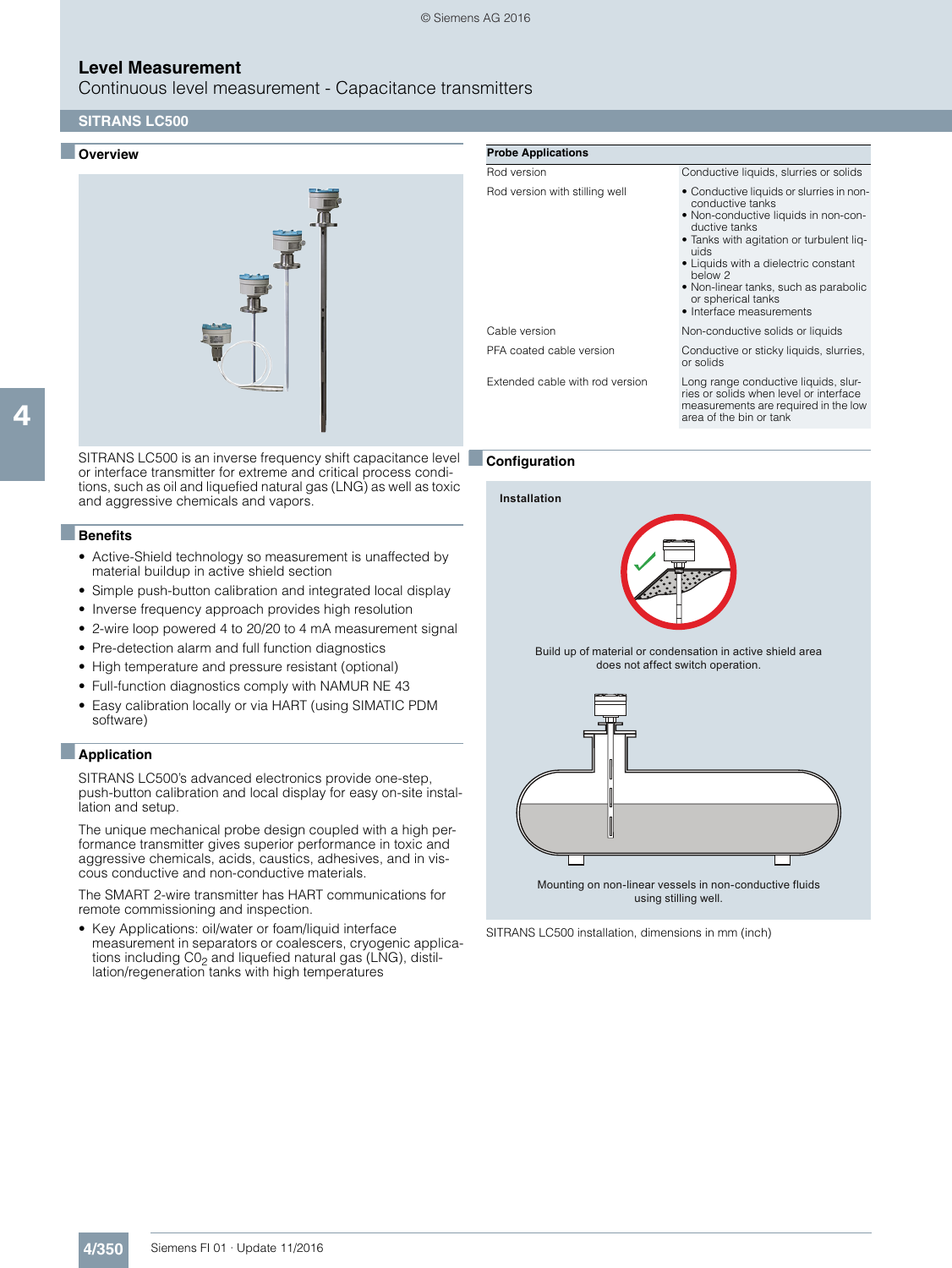Continuous level measurement - Capacitance transmitters

**SITRANS LC500**

# ■**Technical specifications**

| Input                                                           |                                                                                                                                              | Design                                                                |                                                                                                                                                                                    |
|-----------------------------------------------------------------|----------------------------------------------------------------------------------------------------------------------------------------------|-----------------------------------------------------------------------|------------------------------------------------------------------------------------------------------------------------------------------------------------------------------------|
| Measuring range                                                 | 1  3 300 pF                                                                                                                                  | Material                                                              |                                                                                                                                                                                    |
| Span                                                            | Min. 3.3 pF                                                                                                                                  | • Wetted parts material                                               |                                                                                                                                                                                    |
| Output                                                          |                                                                                                                                              | - Standard rod<br>• Probe insulation (rod)                            | 316L stainless steel<br><b>PFA</b>                                                                                                                                                 |
| Solid-state switch<br>• Output                                  | Galvanically isolated                                                                                                                        | $\bullet$ Cable                                                       | 316 stainless steel/<br>316 stainless steel PFA                                                                                                                                    |
| • Protection<br>• Max. switching voltage<br>· Max. load current | Bipolar<br>$\bullet$ 30 V (DC)<br>$\bullet$ 30 V peak (AC)<br>82 mA                                                                          | Probe diameter<br>• Rod version<br>• Cable version                    | 16 mm (0.63 inch) or 24 mm<br>$(0.95$ inch)<br>9 mm (0.35 inch) with PFA jacket,                                                                                                   |
| • Voltage drop<br>• Time delay (pre or post switching)          | $<$ 1 V, typical at 50 mA<br>160s                                                                                                            | Active shield length                                                  | 6 mm (0.24 inch) without PFA jacket                                                                                                                                                |
| Loop current                                                    | 3.6  22 mA/22  3.6 mA<br>(2-wire current loop)                                                                                               | • Minimum (rod version)                                               | 50 mm (1.97 inch), customer select-<br>able (order number Y02)                                                                                                                     |
| <b>Accuracy (transmitter)</b>                                   |                                                                                                                                              | Probe length                                                          |                                                                                                                                                                                    |
| Temperature stability                                           | 0.15 pF (0 pF) or $<$ 0.25 %<br>(typically $< 0.1$ %) of actual mea-<br>sured value, whichever is greater<br>over the full temperature range | • Rod version                                                         | Max. 3.5 m (138 inch) with 16 mm<br>rod, PFA<br>Max. 5.5 m (216 inch) with 24 mm<br>rod, PFA                                                                                       |
| Non-linearity and repeatability                                 | < 0.1 % of range and actual<br>measured value respectively                                                                                   | • Cable version<br>Process connection of probe<br>• Threaded mounting | Max. 35 m (1 378 inch)<br>NPT [(Taper), ANSI/ASME B1.20.1]                                                                                                                         |
| Accuracy                                                        | Deviation < 0.1 % of measured value                                                                                                          |                                                                       | R ((BSPT), EN 10226/PT (JIS-T),                                                                                                                                                    |
| Rated operating conditions <sup>1)</sup>                        |                                                                                                                                              |                                                                       | JIS B 0203]<br>G [(BSPP), EN ISO 228-1/PF (JIS-P),                                                                                                                                 |
| Installation conditions                                         |                                                                                                                                              |                                                                       | JIS B 0202]                                                                                                                                                                        |
| • Location                                                      | Indoor/outdoor                                                                                                                               | • Flange mounting                                                     | ASME, EN 1092-1                                                                                                                                                                    |
| Ambient conditions                                              |                                                                                                                                              | Enclosure                                                             |                                                                                                                                                                                    |
| • Ambient temperature (transmitter)                             | $-40$ +85 °C (-40  +185 °F) <sup>2)</sup>                                                                                                    | Material                                                              | Aluminum, epoxy-coated                                                                                                                                                             |
| • Installation category                                         | $\mathbf{H}$                                                                                                                                 | Cable inlet                                                           | 2 x 1/2 inch NPT (2 x M20 x 1.5, IP68<br>adapter, optional)                                                                                                                        |
| • Pollution degree                                              | $\overline{4}$                                                                                                                               | Degree of protection                                                  | Type 4X/NEMA4X/IP65, IP68                                                                                                                                                          |
| Medium conditions                                               |                                                                                                                                              | Power supply                                                          | 12  33 V DC                                                                                                                                                                        |
| • Relative dielectric constant $\varepsilon_r$                  | Min. 1.5                                                                                                                                     | <b>User Interface</b>                                                 |                                                                                                                                                                                    |
| • Minimum difference in dielectric<br>constant for interface    | 5                                                                                                                                            | Display                                                               | Local LCD, 4 digit, each 0  9 and<br>limited alpha characters                                                                                                                      |
| • Process temperature                                           | Temperature rating of process seal is<br>pressure dependent.<br>See Pressure/Temperature curves on                                           | Rotary function switch                                                | For selecting programmable menu<br>items                                                                                                                                           |
| - Standard (PFA) <sup>3)</sup>                                  | page 4/360.<br>-50  +200 °C (-58  +392 °F)                                                                                                   | Push buttons                                                          | $Red +$ , blue -, used in conjunction<br>with rotary switch for programming                                                                                                        |
| - Cryogenic version <sup>4)</sup>                               | $-200$ $+200$ °C ( $-328$ $+392$ °F)                                                                                                         | <b>Features</b>                                                       |                                                                                                                                                                                    |
| • Process pressure                                              | Pressure rating of process seal is<br>temperature dependent.<br>See Pressure/Temperature curves on<br>page 4/360.                            | Measurement current signaling                                         | According to NAMUR NE 43, signal<br>3.8  20.5 mA, fault ≤ 3.6 or ≥ 21 mA<br>$(22 \text{ mA})$                                                                                      |
| • Standard (PFA)                                                | -1  150 bar g (2 175 psi g)                                                                                                                  | Safety                                                                | • Inputs/outputs fully galvanically iso-<br>lated<br>· Polarity-insensitive current loop<br>• Fully potted<br>• Integrated safety barrier                                          |
|                                                                 |                                                                                                                                              | • Diagnostics with fault alarm when:                                  | Primary variable (PV) out of limits,<br>system failure in measurement circuit,<br>deviation between A/D and D/A con-<br>verter, check sum, watch dog and<br>self-checking facility |

• Function rotary switch Positions 0 ... 9, A ... F

• SMART communication Conforming to HART Communication<br>Foundation (HCF)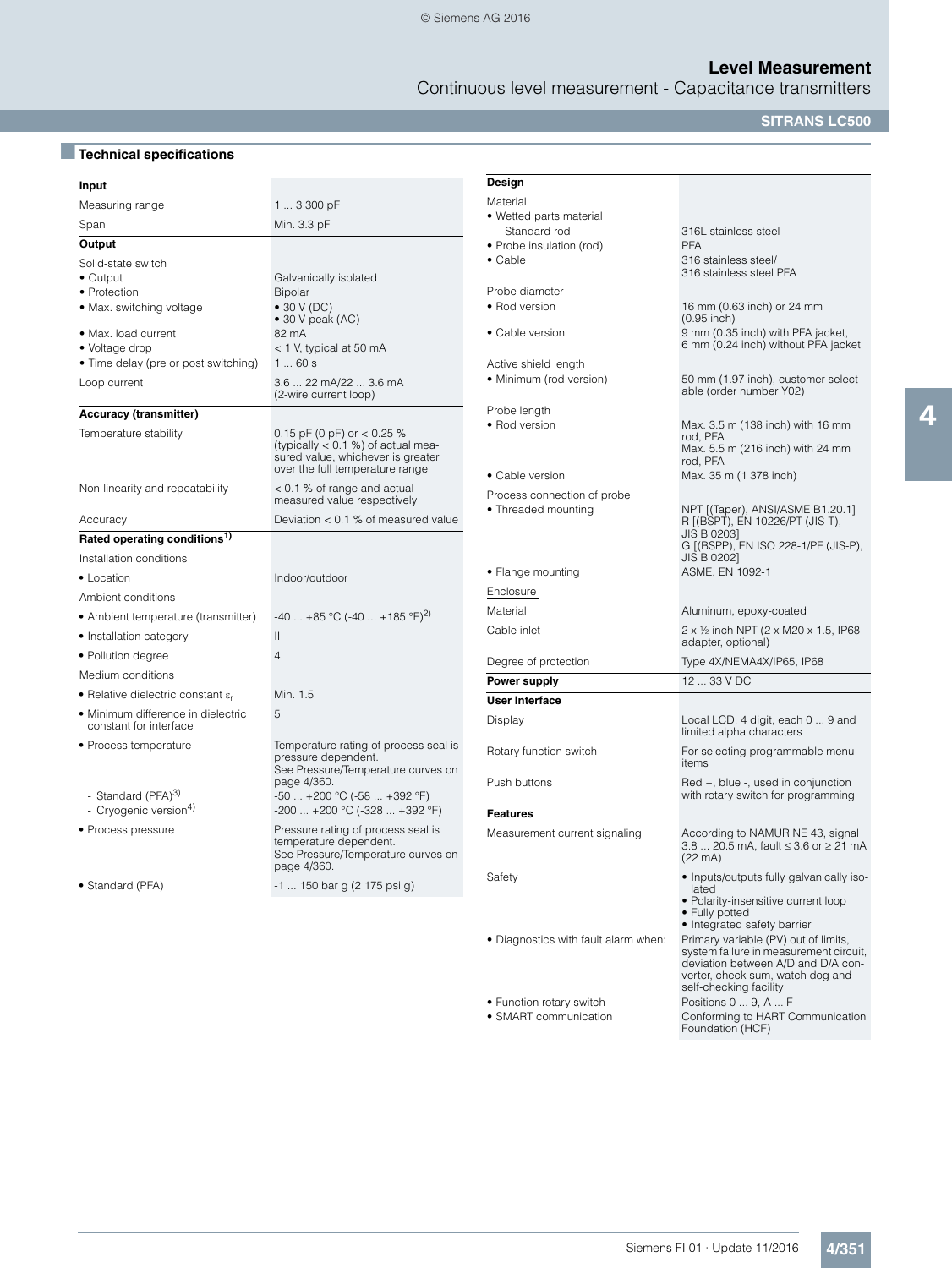Continuous level measurement - Capacitance transmitters

## **SITRANS LC500**

| <b>Certificates and approvals</b>                            |                                                                                                                |
|--------------------------------------------------------------|----------------------------------------------------------------------------------------------------------------|
| General Purpose                                              | CE, CSA, FM, RCM, KCC, EAC                                                                                     |
| Non-incendive/Non-sparking                                   | • CSA/FM Class I, Div. 2, Groups A,<br>B, C, D T4 ATEX II 3G 2D EEx nA [ib]<br>IIC.<br>• T6 $\dots$ T4 T100 °C |
| Dust Ignition Proof<br>(Intrinsically Safe Probe Circuit)    |                                                                                                                |
| • Canada/USA                                                 | CSA/FM Class II and III, Div. 1,<br>Groups E, F, G                                                             |
| $\bullet$ Europe                                             | ATEX II 1/2 GD EEx d [ia] T6  T1<br>T <sub>100</sub> °C                                                        |
| $\bullet$ Brazil                                             | INMETRO Ex d [ia Ga] IIC T6  T1<br>Gb Ex tb [ia Da] IIIC T100 °C Db<br>-40 °C $\le$ Ta $\le$ +70 °C IP65/IP68  |
| • Russia/Kazakhstan                                          | EAC Ex                                                                                                         |
| <b>Explosion Proof</b><br>(Intrinsically Safe Probe Circuit) |                                                                                                                |
| • Canada/USA                                                 | FM Class I, Div. 1, Groups A, B, C, D<br>T4                                                                    |
| $\bullet$ Europe                                             | ATEX II 1/2 GD EEx d [ia] IIC T6  T1                                                                           |
| Overfill Protection                                          | AIB-Vincotte                                                                                                   |
| Marine                                                       | Lloyds Register of Shipping,<br>Categories ENV1, ENV2, ENV3, and<br>ENV5, Bureau Veritas                       |
| Other                                                        | Pattern approval (AQSIQ, China),<br>CRN                                                                        |

1) When operation is in areas classified as hazardous, observe restrictions according to relevant certificate. See also Pressure/Temperature curves on page 4/360. 2) Thermal isolator is used if process connection temperature exceeds 85 °C

 $(185 °F)$ .

 $3)$  Not recommended for steam environments<br>4) Customers interested in a custom designed

4) Customers interested in a custom designed device should consult a local sales person. For more information, please visit http:// www.automation.siemens.com/aspa\_app.

| SITRANS LC500 probe version                 | <b>Standard</b>                                              |                                                              | <b>Extended Cable version with Rod</b><br><b>Sensor</b>                                   |
|---------------------------------------------|--------------------------------------------------------------|--------------------------------------------------------------|-------------------------------------------------------------------------------------------|
| <b>Process connection types</b>             | Threaded or welded flange                                    | Single piece flanged                                         | Threaded or welded flange                                                                 |
| Threaded                                    | Available as standard                                        |                                                              | Available as standard                                                                     |
| Flange                                      | Available as standard                                        | Available as standard                                        | Available as standard                                                                     |
| <b>Process connection materials</b>         |                                                              |                                                              |                                                                                           |
| Stainless steel 316L                        | Available as standard                                        | Available as standard                                        | Available as standard                                                                     |
| <b>Probe insulation</b>                     |                                                              |                                                              |                                                                                           |
| <b>PFA</b>                                  | Available as standard                                        | Available as standard                                        | Available as standard                                                                     |
| Length and Process parameters <sup>1)</sup> |                                                              |                                                              |                                                                                           |
| Rod length for PFA 16 mm version            | Min. 200 mm (7.87 inch)<br>Max. 3 500 mm (137.80 inch)       | Min. 200 mm (7.87 inch)<br>Max. 3 500 mm (137.80 inch)       | Min. 200 mm (7.87 inch)<br>Max. 3 500 mm (137.80 inch)                                    |
| Rod length for PFA 24 mm version            | Min. 200 mm (7.87 inch)<br>Max. 5 500 mm (216.54 inch)       | Min. 200 mm (7.87 inch)<br>Max. 5 500 mm (216.54 inch)       | Min. 200 mm (7.87 inch)<br>Max. 5 500 mm (216.54 inch)                                    |
| Cable length                                | Min. 1 000 mm (39.37 inch)<br>Max. 35 000 mm (1 377.95 inch) | Min. 1 000 mm (39.37 inch)<br>Max. 35 000 mm (1 377.95 inch) | Min. 5 000 mm (196.85 inch) <sup>2)</sup><br>Max. 35 000 mm (1 377.95 inch) <sup>2)</sup> |
| Maximum process pressure                    | See Pressure/Temperature curves for specific probe type      |                                                              | 5 bar g (73 psi g)                                                                        |
| Maximum process temperature                 |                                                              |                                                              | 100 °C (212 °F)                                                                           |

1) See Pressure/Temperature curves for specific probe type

 $^{2)}$  Refers to total insertion length. See dimension drawing on page 4/368 for further explanation.

- Not available as standard.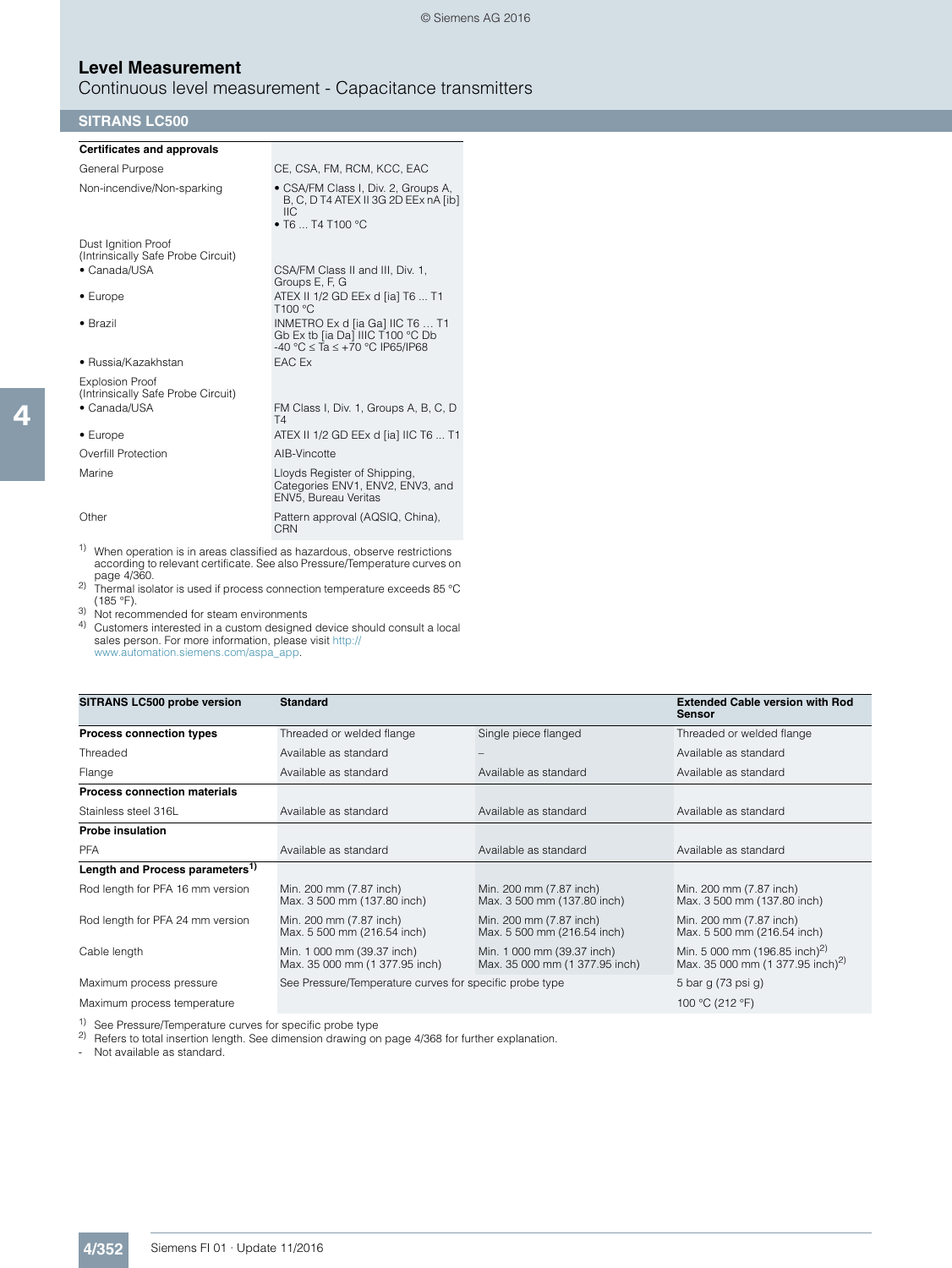# **Level Measurement**

Continuous level measurement - Capacitance transmitters

**SITRANS LC500**

| <b>Selection and Ordering data</b>                                                                                                                                                                                                                                                                    |                                 | Article No.                  | <b>Selection and Ordering data</b>                                                                                                                                                                                                                                                   | Article No.                   |
|-------------------------------------------------------------------------------------------------------------------------------------------------------------------------------------------------------------------------------------------------------------------------------------------------------|---------------------------------|------------------------------|--------------------------------------------------------------------------------------------------------------------------------------------------------------------------------------------------------------------------------------------------------------------------------------|-------------------------------|
| SITRANS LC500, Threaded or Welded Flange<br>with Cable Sensor                                                                                                                                                                                                                                         |                                 | フ 7ML5513-                   | SITRANS LC500, Threaded or Welded Flange<br>with Cable Sensor                                                                                                                                                                                                                        | 7ML5513-                      |
| Inverse frequency shift capacitance level and<br>interface transmitter for extreme and critical<br>process conditions, such as oil and liquid gas,<br>toxic and aggressive chemicals and vapours.                                                                                                     |                                 | ----------                   | Inverse frequency shift capacitance level and<br>interface transmitter for extreme and critical<br>process conditions, such as oil and liquid gas,<br>toxic and aggressive chemicals and vapours.                                                                                    | ----------                    |
| ○ Click on the Article No. for the online configura-                                                                                                                                                                                                                                                  |                                 |                              | <b>Approvals</b>                                                                                                                                                                                                                                                                     |                               |
| tion in the PIA Life Cycle Portal.<br>Version <sup>1)</sup><br>Cable, 9 mm (0.35 inch) diameter, 316 stainless<br>steel with PFA insulation, weighted<br>Add Order code Y01 and plain text:<br>"Insertion length  mm"                                                                                 |                                 |                              | General Purpose: CE, CSA, FM, RCM<br>CSA / FM Class I, Div. 2, Groups A, B, C, D<br>CSA / FM Class II, III, Div. 1, Groups E, F, G T4<br>ATEX II 3G 2D EEx nA [ib] IIC T6  T4 T 100 °C<br>ATEX II 1/2 GD EEx d [ia] IIC T6  T1 T 100 °C<br>FM Class I, Div. 1, Groups A, B, C, D, T4 | 1<br>$\overline{2}$<br>4<br>6 |
| 1 000  2 000 mm (39.37  78.74 inch)<br>2001  4000 mm (78.78  157.48 inch)<br>4 001  6 000 mm (157.52  236.22 inch)<br>6 001  8 000 mm (236.26  314.96 inch)<br>8 001  10 000 mm (315  393.70 inch)                                                                                                    | 0 E<br>1 E<br>2 E<br>3 E<br>4 E |                              | <b>Enclosure/Cable inlet</b><br>Aluminum epoxy coated<br>$2 \times \frac{1}{2}$ NPT, IP68<br>$2 \times M20 \times 1.5$ (IP68, adapter)                                                                                                                                               | 2                             |
| Longer lengths possible to a max. of 35 000 mm<br>$(114.83 ft)$ .                                                                                                                                                                                                                                     |                                 |                              | Stainless steel<br>Please contact a local sales person for details.                                                                                                                                                                                                                  |                               |
| Please contact local sales person for details.<br>Cable, 6 mm (0.24 inch) diameter, 316L stainless<br>steel, non-insulated, weighted (non-conductive<br>media only)                                                                                                                                   |                                 |                              | <b>Options</b><br>No additional options<br>With mounting eye <sup>4)</sup>                                                                                                                                                                                                           | B                             |
| Add Order code Y01 and plain text:<br>"Insertion length  mm"<br>$\frac{1000}{2}$ 2 000 mm (39.37  78.74 inch) <sup>2)</sup><br>2 001  4 000 mm (78.78  157.48 inch) <sup>2)3)</sup><br>4 001  6 000 mm (157.52  236.22 inch) <sup>2)3)</sup><br>6 001  8 000 mm (236.26  314.96 inch) <sup>2)3)</sup> | 0 F<br>1F<br>2F<br>3F           |                              | <b>Thermal isolator</b><br>Without thermal isolator<br>Isolator, only for use when temperature range is<br>outside of -40  +85 °C (-40  +185 °F),<br>explosion proof approval -40 $\dots$ +70 °C<br>$(-40  +158 °F)$                                                                 | Α<br>В                        |
| 8 001  10 000 mm (315  393.70 inch) <sup>2)3)</sup><br>Cable lengths up to 25 000 mm (984.25 inch) are<br>possible for non-conductive media. Cable lengths<br>up to 15 000 mm (590.55 inch) are possible for<br>conductive media.                                                                     | 4 F                             |                              | <b>Electronic output</b><br>No transmitter supplied<br>2-wire loop current 4  20 mA<br>(transmitter MSP 2002-2 _3300 pF)                                                                                                                                                             |                               |
| Please contact a local sales person for details.<br>Process connection (316L stainless steel)<br>Threaded connection                                                                                                                                                                                  |                                 |                              | <sup>1)</sup> A minimum span of 3 pF must be maintained<br><sup>2</sup> Available with non-conductive media only<br>3) Custom shipping methods required. Contact factory for more details.<br>4)<br>Available in PFA insulated version only                                          |                               |
| 11/2" NPT [(Taper), ANSI/ASME B1.20.1]<br>R 1½" [(BSPT), EN 10226/PT (JIS-T), JIS B 0203]<br>11/4" NPT [(Taper), ANSI/ASME B1.20.1]<br>G 11/2" [(BSPP), EN ISO 228-1/PF (JIS-P),                                                                                                                      |                                 | C 0<br>F0<br>K0<br>LΟ        | Customers interested in a custom designed device should consult a local<br>sales person. For more information, please visit<br>http://www.automation.siemens.com/aspa_app.                                                                                                           |                               |
| JIS B 0202]<br>Welded flange, raised face                                                                                                                                                                                                                                                             |                                 |                              | <b>Selection and Ordering data</b>                                                                                                                                                                                                                                                   | Order code                    |
| 1 <sup>1</sup> / <sub>2</sub> ", ASME, 150 lb<br>11/2", ASME, 300 lb                                                                                                                                                                                                                                  |                                 | <b>B</b> 1<br><b>B2</b>      | <b>Further designs</b>                                                                                                                                                                                                                                                               |                               |
| 11/2", ASME, 600 lb<br>2", ASME, 150 lb                                                                                                                                                                                                                                                               |                                 | B 3<br>C 1                   | Please add "-Z" to Article No. and specify Order<br>$code(s)$ .                                                                                                                                                                                                                      |                               |
| 2", ASME, 300 lb<br>2", ASME, 600 lb                                                                                                                                                                                                                                                                  |                                 | C2<br>CЗ                     | Insertion length, specify in plain text: Y01:  mm                                                                                                                                                                                                                                    | <b>Y01</b>                    |
| $3^{\circ}$ , ASME, 150 lb <sup>3)</sup><br>3", ASME, 300 lb <sup>3)</sup><br>3", ASME, 600 lb <sup>3)</sup>                                                                                                                                                                                          |                                 | D 1<br>D <sub>2</sub><br>D 3 | Stainless steel tag [69 x 50 mm (2.71 x 1.97 inch)]:<br>Measuring-point number/identification<br>(max. 27 characters) specify in plain text                                                                                                                                          | <b>Y15</b>                    |
| 4", ASME, 150 lb <sup>3)</sup><br>4", ASME, 300 lb <sup>3)</sup><br>4", ASME, 600 $lb^{3}$                                                                                                                                                                                                            |                                 | E 1<br>E 2                   | Manufacturer's test certificate: M to DIN 55350,<br>Part 18 and to ISO 9000                                                                                                                                                                                                          | C <sub>11</sub>               |
| $6$ ", ASME, 150 lb <sup>3)</sup>                                                                                                                                                                                                                                                                     |                                 | E3<br>F 1                    | Inspection Certificate Type 3.1 per EN 10204                                                                                                                                                                                                                                         | C12                           |
| 6", ASME, 300 lb <sup>3)</sup><br>6", ASME, 600 lb <sup>3)</sup>                                                                                                                                                                                                                                      |                                 | F <sub>2</sub><br>F3         | <b>Operating Instructions</b>                                                                                                                                                                                                                                                        | See page 4/359                |
| Welded flange, Type A flat faced                                                                                                                                                                                                                                                                      |                                 |                              | <b>Accessories</b>                                                                                                                                                                                                                                                                   | See page 4/359                |
| DN 40, PN 16<br>DN 40, PN 40                                                                                                                                                                                                                                                                          |                                 | K 4<br>K 5                   |                                                                                                                                                                                                                                                                                      |                               |
| DN 50, PN 16<br>DN 50, PN 40                                                                                                                                                                                                                                                                          |                                 | L <sub>4</sub><br>L 5        |                                                                                                                                                                                                                                                                                      |                               |
| DN 80, PN 16<br>DN 80, PN 40 <sup>3)</sup>                                                                                                                                                                                                                                                            |                                 | M 4<br>M 5                   |                                                                                                                                                                                                                                                                                      |                               |
| DN 100, PN 163)<br>DN 100, PN 40 <sup>3)</sup>                                                                                                                                                                                                                                                        |                                 | N 4<br>N 5                   |                                                                                                                                                                                                                                                                                      |                               |
| DN 125, PN 16 <sup>3)</sup><br>DN 125, PN 40 <sup>3)</sup>                                                                                                                                                                                                                                            |                                 | P 4<br>P 5                   |                                                                                                                                                                                                                                                                                      |                               |
| (Note: Flange bolting patterns and facings                                                                                                                                                                                                                                                            |                                 |                              |                                                                                                                                                                                                                                                                                      |                               |
| dimensionally correspond to the applicable<br>ASME B16.5, or EN 1092-1 standard.)<br>Sanitary, hastelloy, duplex or other custom process<br>connections available.                                                                                                                                    |                                 |                              |                                                                                                                                                                                                                                                                                      |                               |

Please contact a local sales person for details.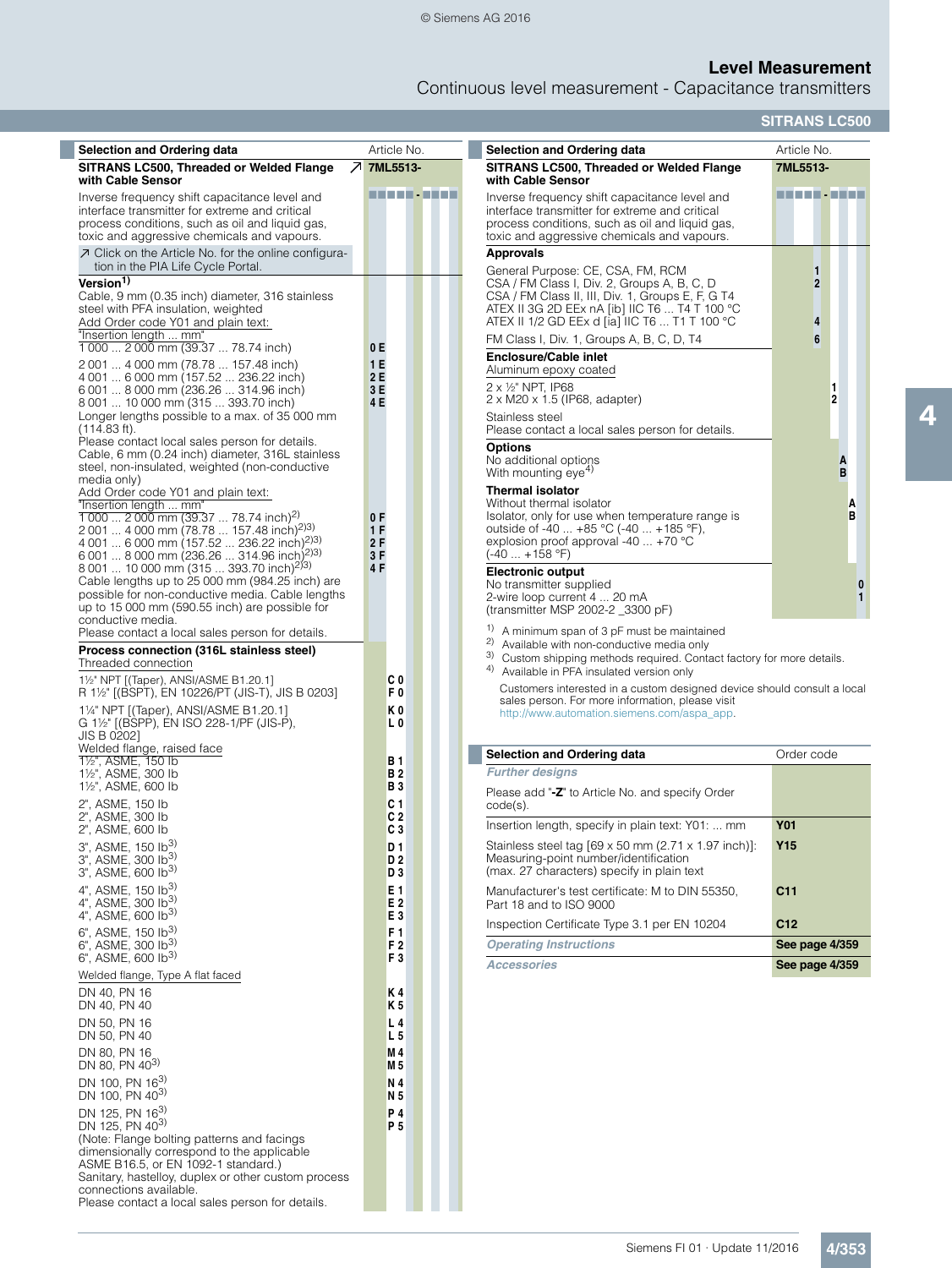# **Level Measurement**

Continuous level measurement - Capacitance transmitters

| <b>SITRANS LC500</b>                                                                                          |                         |                                                                                                                                      |                                  |
|---------------------------------------------------------------------------------------------------------------|-------------------------|--------------------------------------------------------------------------------------------------------------------------------------|----------------------------------|
| <b>Selection and Ordering data</b>                                                                            | Article No.             | <b>Selection and Ordering data</b>                                                                                                   | Article No.                      |
| SITRANS LC500, Threaded or Welded Flange,                                                                     | フ 7ML5515-              | SITRANS LC500, Threaded or Welded Flange,                                                                                            | 7ML5515-                         |
| with Rod Sensor<br>Inverse frequency shift capacitance level and                                              | ----------              | with Rod Sensor<br>Inverse frequency shift capacitance level and                                                                     | ----------                       |
| interface transmitter for extreme and critical<br>process conditions, such as oil and liquid gas,             |                         | interface transmitter for extreme and critical<br>process conditions, such as oil and liquid gas,                                    |                                  |
| toxic and aggressive chemicals and vapours.                                                                   |                         | toxic and aggressive chemicals and vapours.                                                                                          |                                  |
| ○ Click on the Article No. for the online configura-                                                          |                         | 4", ASME, $150$ lb <sup>2)</sup><br>4", ASME, 300 $16^{2}$ )                                                                         | E 1<br>E2                        |
| tion in the PIA Life Cycle Portal.<br><b>Version</b>                                                          |                         | 4", ASME, 600 lb <sup>2)</sup>                                                                                                       | E <sub>3</sub>                   |
| Rod, 16 mm (0.63 inch), PFA insulated                                                                         |                         | 6", ASME, 150 lb <sup>2)</sup><br>6", ASME, 300 lb <sup>2)</sup>                                                                     | F <sub>1</sub><br>F <sub>2</sub> |
| Add Order code Y01 and Y02 and plain text:<br>"Insertion length  mm and active shield                         |                         | 6", ASME, 600 lb <sup>2)</sup>                                                                                                       | F <sub>3</sub>                   |
| length  mm"                                                                                                   |                         | Welded flange, Type A flat faced                                                                                                     |                                  |
| $200$ 1 000 mm (7.87  39.37 inch) <sup>1)</sup>                                                               | 0 A<br>1 A              | DN 40, PN 16<br>DN 40, PN 40                                                                                                         | Κ4<br>K 5                        |
| 1 001  2 000 mm (39.41  78.74 inch)<br>2 001  3 000 mm (78.78  118.11 inch) <sup>2)</sup>                     | 2 A                     | DN 50, PN 16                                                                                                                         | L 4                              |
| 3 001  3 500 mm (118.15  137.80 inch) <sup>2)</sup>                                                           | 3A                      | DN 50, PN 40                                                                                                                         | L 5                              |
| Rod, 16 mm (0.63 inch), PFA insulated with 35 mm<br>(1.38 inch) stilling well in 316L stainless steel         |                         | DN 80, PN 16<br>DN 80, PN $40^{2}$                                                                                                   | M 4<br>M 5                       |
| Add Order code Y01 and Y02 and plain text:                                                                    |                         | DN 100, PN 16 <sup>2)</sup>                                                                                                          | N 4                              |
| "Insertion length  mm and active shield<br>length  mm"                                                        |                         | DN 100, PN 40 <sup>2)</sup><br>DN 125, PN 16 <sup>2)</sup>                                                                           | N 5<br>P 4                       |
| $200$ 1 000 mm (7.87  39.37 inch) <sup>1)3)</sup>                                                             | 0 B                     | DN 125, PN 40 <sup>2)</sup>                                                                                                          | P 5                              |
| 1 001  2 000 mm (39.41  78.74 inch) <sup>3)</sup><br>2 001  3 000 mm (78.78  118.11 inch) <sup>2)3)</sup>     | 1B<br>2 B               | (Note: Flange bolting patterns and facings<br>dimensionally correspond to the applicable                                             |                                  |
| 3 001  3 500 mm (118.15  137.80 inch) <sup>2)3)</sup>                                                         | 3B                      | ASME B16.5, or EN 1092-1 standard.)<br>Sanitary, hastelloy, duplex or other custom process                                           |                                  |
| Rod, 24 mm (0.94 inch), PFA insulated<br>Add Order code Y01 and Y02 and plain text:                           |                         | connections available.                                                                                                               |                                  |
| "Insertion length  mm and active shield                                                                       |                         | Please contact a local sales person for details.                                                                                     |                                  |
| length  mm"<br>$200$ 1 000 mm (7.87  39.37 inch) <sup>4)</sup>                                                | 0 C                     | <b>Approvals</b><br>General Purpose: CE, CSA, FM, RCM                                                                                | 1                                |
| 1 001  2 000 mm (39.41  78.74 inch) <sup>4)</sup>                                                             | 1 C                     | CSA / FM Class I, Div. 2, Groups A, B, C, D                                                                                          | $\overline{2}$                   |
| 2 001  3 000 mm (78.78  118.11 inch) <sup>2)4)</sup><br>3 001  4 000 mm (118.15  157.48 inch) <sup>2)4)</sup> | 2 C<br>3 C              | CSA / FM Class II, III, Div. 1, Groups E, F, G T4<br>ATEX II 3G 2D EEx nA [ib] IIC T6  T4 T 100 °C                                   |                                  |
| 4 001  5 000 mm (173.26  196.88 inch) <sup>2)4)</sup>                                                         | 4 C                     | ATEX II 1/2 GD EEx d [ia] IIC T6  T1 T 100 °C                                                                                        | 4                                |
| 5 001  5 500 mm (196.89  216.54 inch) <sup>2)4)</sup><br>Rod, 24 mm (0.94 inch), PFA insulated with 48 mm     | 5 C                     | FM Class I, Div. 1, Groups A, B, C, D, T4<br><b>Enclosure/Cable inlet</b>                                                            | 6                                |
| (1.89 inch) stilling well in 316L stainless steel                                                             |                         | Aluminum epoxy coated<br>$2 \times \frac{1}{2}$ NPT, IP68                                                                            |                                  |
| Add Order code Y01 and Y02 and plain text:<br>"Insertion length  mm and active shield                         |                         | $2 \times M20 \times 1.5$ (IP68, adapter)                                                                                            | 2                                |
| length  mm"                                                                                                   |                         | Stainless steel<br>Please contact a local sales person for details.                                                                  |                                  |
| $200$ 1 000 mm (7.87  39.37 inch) <sup>5)</sup><br>1 001  2 000 mm (39.41  78.74 inch) <sup>5)</sup>          | 0 D<br>1 D              | <b>Options</b>                                                                                                                       |                                  |
| 2 001  3 000 mm (78.78  118.11 inch) <sup>2)5)</sup><br>3 001  4 000 mm (118.15  157.48 inch) <sup>2)5)</sup> | 2 D<br>3 D              | No additional options                                                                                                                | A                                |
| 4 001  5 000 mm (173.26  196.88 inch) <sup>2)5)</sup>                                                         | 4 D                     | Thermal isolator/remote version<br>Without thermal isolator or remote electronics                                                    |                                  |
| 5 001  5 500 mm (196.89  216.54 inch) <sup>2)5)</sup>                                                         | 5 D                     | Thermal isolator, only for use when temperature                                                                                      | B                                |
| Bent probes also available.<br>Please contact a local sales person for details.                               |                         | range is outside of -40  +85 °C (-40  +185 °F),<br>explosion proof approval -40  +70 °C                                              |                                  |
| Process connection (316L stainless steel)                                                                     |                         | $(-40  +158 °F)$                                                                                                                     |                                  |
| Threaded connection<br>34" NPT [(Taper), ANSI/ASME B1.20.1]                                                   | A <sub>0</sub>          | Remote electronics with mounting bracket and<br>cable <sup>6)</sup>                                                                  |                                  |
| 1" NPT [(Taper), ANSI/ASME B1.20.1]<br>1 <sup>1</sup> / <sub>2</sub> " NPT [(Taper), ANSI/ASME B1.20.1]       | ВO<br>СO                | $\bullet$ Length: 2 m (79 inch)                                                                                                      | C                                |
| 2" NPT [(Taper), ANSI/ASME B1.20.1]                                                                           | D 0                     | $\bullet$ Length: 3 m (118 inch)                                                                                                     | D                                |
| R 34" [(BSPT), EN 10226/PT (JIS-T), JIS B 0203]<br>R 1" [(BSPT), EN 10226/PT (JIS-T), JIS B 0203]             | E0<br>F0                | $\bullet$ Length: 4 m (158 inch)<br>$\bullet$ Length: 5 m (197 inch)                                                                 | E<br>F                           |
| R 1½ <sup>"</sup> [(BSPT), EN 10226/PT (JIS-T), JIS B 0203]                                                   | J O                     | <b>Electronic output</b>                                                                                                             |                                  |
| R 2" [(BSPT), EN 10226/PT (JIS-T), JIS B 0203]<br>11/4" NPT [(Taper), ANSI/ASME B1.20.1]                      | ΚO<br>N O               | No transmitter supplied<br>2-wire loop current 4  20 mA                                                                              | $\bf{0}$<br>$\mathbf{1}$         |
| G 34" [(BSPP), EN ISO 228-1/PF (JIS-P), JIS B 0202]                                                           | P <sub>0</sub>          | (transmitter MSP 2002-2 3300 pF)                                                                                                     |                                  |
| G 1" [(BSPP), EN ISO 228-1/PF (JIS-P), JIS B 0202]<br>G 1½" [(BSPP), EN ISO 228-1/PF (JIS-P),                 | R0<br>S 0               | 1)<br>A minimum span of 3 pF must be maintained                                                                                      |                                  |
| JIS B 0202]                                                                                                   |                         | 2)<br>Custom shipping methods required. Contact factory for more details.<br>3)<br>Available with process connection 11/2" or larger |                                  |
| G 2" [(BSPP), EN ISO 228-1/PF (JIS-P), JIS B 0202]<br>Welded flange, raised face                              | T <sub>0</sub>          | 4)<br>Available with process connection 1" or larger<br>5)                                                                           |                                  |
| 11/2", ASME, 150 lb                                                                                           | B 1                     | Available with process connection 2 " or larger<br>6)<br>Available with approval option 1 only                                       |                                  |
| 11/2", ASME, 300 lb<br>11/2", ASME, 600 lb                                                                    | B 2<br>B 3              |                                                                                                                                      |                                  |
| 2", ASME, 150 lb                                                                                              | C 1                     | Customers interested in a custom designed device should consult a local<br>sales person. For more information, please visit          |                                  |
| 2", ASME, 300 lb<br>2", ASME, 600 lb                                                                          | C <sub>2</sub><br>$C_3$ | http://www.automation.siemens.com/aspa_app.                                                                                          |                                  |

3", ASME, 150 Ib2) **D 1** 3", ASME, 300 Ib2) **D 2** 3", ASME, 600 Ib2) **D 3**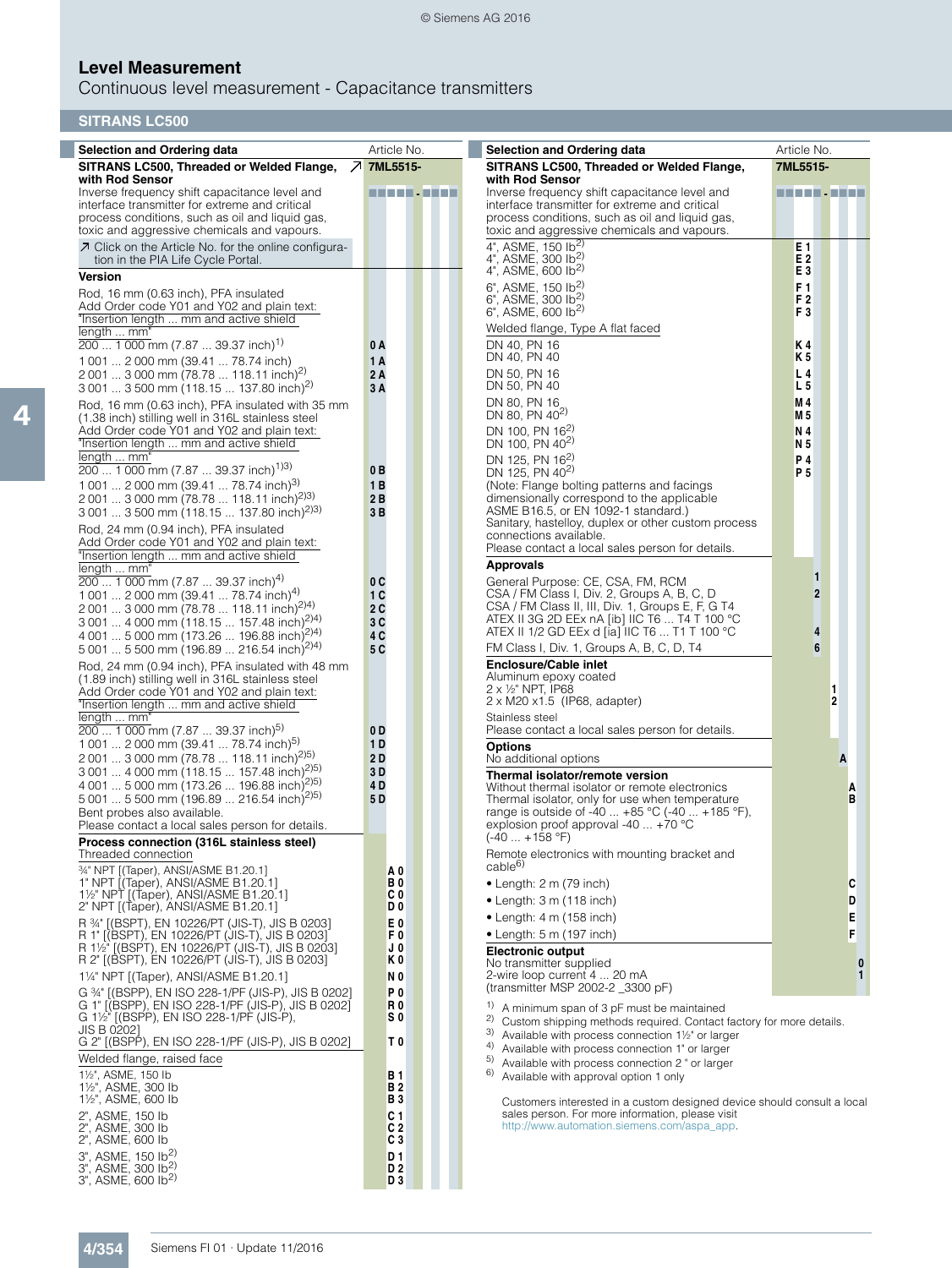Continuous level measurement - Capacitance transmitters

**SITRANS LC500**

| <b>Selection and Ordering data</b>                                                                                                                        | Order code      |
|-----------------------------------------------------------------------------------------------------------------------------------------------------------|-----------------|
| <b>Further designs</b>                                                                                                                                    |                 |
| Please add "-Z" to Article No. and specify Order<br>$code(s)$ .                                                                                           |                 |
| Insertion length, specify in plain text: Y01:  mm                                                                                                         | <b>Y01</b>      |
| Active shield length, specify in plain text<br>[min. length is 50 mm (2 inch), max. length is<br>3 350 mm (131.89 inch)]: Y02:  mm                        | <b>Y02</b>      |
| Stainless steel tag $[69 \times 50$ mm $(2.71 \times 1.97$ inch)]:<br>Measuring-point number/identification<br>(max. 27 characters) specify in plain text | Y15             |
| Manufacturer's test certificate: M to DIN 55350,<br>Part 18 and to ISO 9000                                                                               | C <sub>11</sub> |
| Inspection Certificate Type 3.1 per EN 10204                                                                                                              | C <sub>12</sub> |
| Manufacturing Test Report (Electrode Test)                                                                                                                | C18             |
| <b>Operating Instructions</b>                                                                                                                             | See page 4/359  |
| <b>Accessories</b>                                                                                                                                        | See page 4/359  |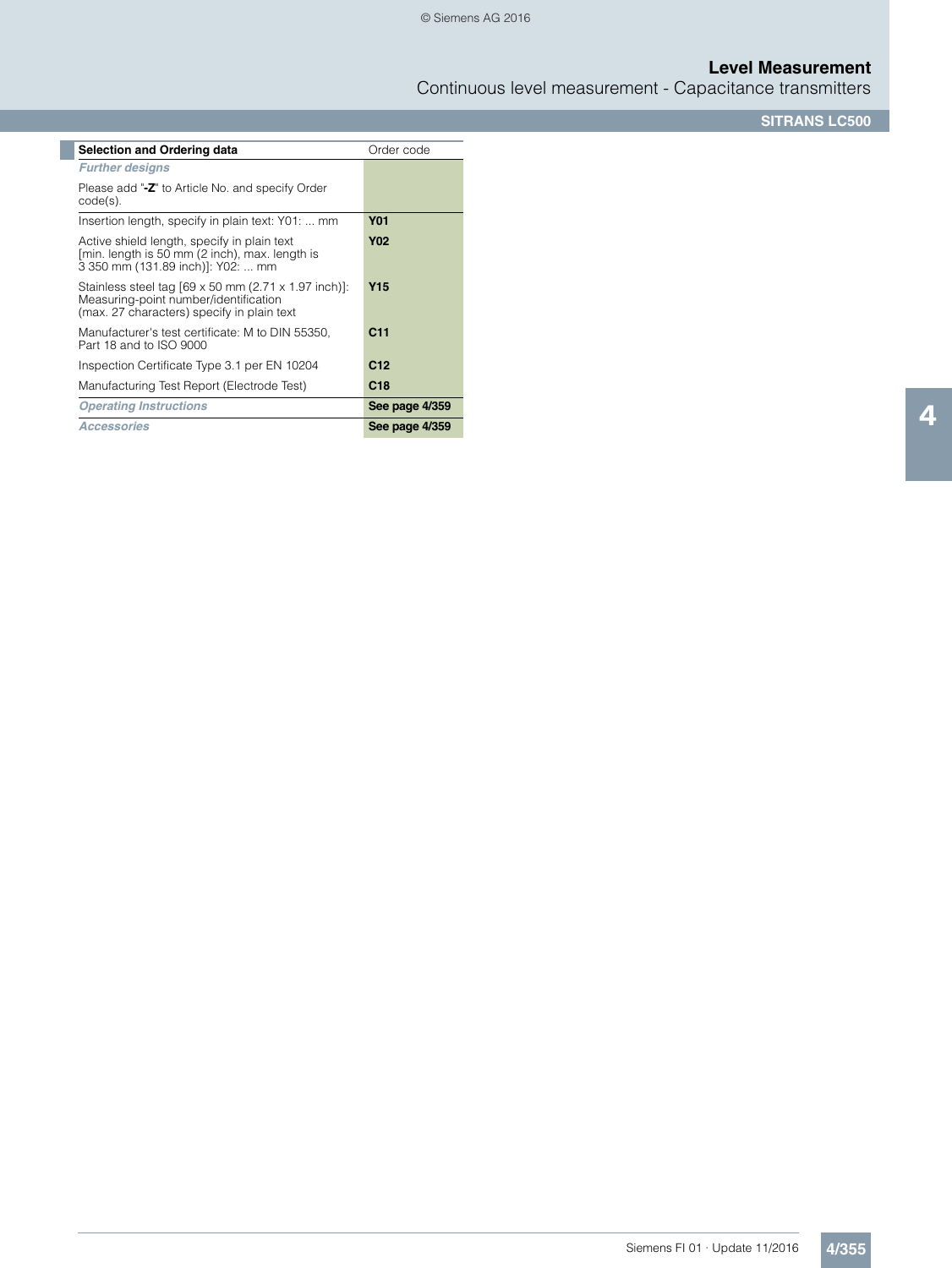# **Level Measurement**

Continuous level measurement - Capacitance transmitters

| <b>Selection and Ordering data</b>                                                                             | Article No.          | <b>Selection and Ordering data</b>                                                                          | Article No.           |
|----------------------------------------------------------------------------------------------------------------|----------------------|-------------------------------------------------------------------------------------------------------------|-----------------------|
| SITRANS LC500, Single Piece Flanged with<br>$\mathcal{Z}$                                                      | 7ML5517-             | SITRANS LC500, Single Piece Flanged with                                                                    | 7ML5517-              |
| <b>Rod Sensor</b>                                                                                              | n an Dùbhl           | <b>Rod Sensor</b>                                                                                           |                       |
| Inverse frequency shift capacitance level and<br>interface transmitter for extreme and critical                |                      | Inverse frequency shift capacitance level and<br>interface transmitter for extreme and critical             |                       |
| process conditions, such as oil and liquid gas,                                                                |                      | process conditions, such as oil and liquid gas,                                                             |                       |
| toxic and aggressive chemicals and vapours.                                                                    |                      | toxic and aggressive chemicals and vapours.                                                                 |                       |
| ○ Click on the Article No. for the online configura-                                                           |                      | Single piece flange, Type B1 raised face                                                                    |                       |
| tion in the PIA Life Cycle Portal.<br><b>Version</b>                                                           |                      | DN 40, PN 16<br>DN 40, PN 40                                                                                | K 4<br>K 5            |
| Rod, 16 mm (0.63 inch), PFA insulated                                                                          |                      | DN 50, PN 16                                                                                                | L 4                   |
| Add Order code Y01 and Y02 and plain text:                                                                     |                      | DN 50, PN 40                                                                                                | L 5                   |
| "Insertion length  mm and active shield                                                                        |                      | DN 80, PN 16                                                                                                | M 4                   |
| length  mm'<br>$2501000$ mm (9.84  39.37 inch) <sup>1)</sup>                                                   | 0 A                  | DN 80, PN 40 <sup>2)</sup>                                                                                  | M 5                   |
| 1 001  2 000 mm (39.41  78.74 inch)                                                                            | 1 A                  | DN 100, PN 16 <sup>2)</sup>                                                                                 | N 4                   |
| 2 001  3 000 mm (78.78  118.11 inch) <sup>2)</sup>                                                             | 2 A                  | DN 100, PN 40 <sup>2)</sup>                                                                                 | N 5                   |
| $30013500$ mm (118.15  137.80 inch) <sup>2)</sup>                                                              | 3 A                  | DN 125, PN 16 <sup>2)</sup><br>DN 125, PN 40 <sup>2)</sup>                                                  | P 4<br>P 5            |
| Rod, 16 mm (0.63 inch), PFA insulated with 35 mm                                                               |                      | Single piece flange with PTFE flange facing                                                                 |                       |
| (1.34 inch) stilling well in 316L stainless steel<br>Add Order code Y01 and Y02 and plain text:                |                      | (applicable with versions 0A  3A and 0C $5C)^{4}$ )                                                         |                       |
| "Insertion length  mm and active shield                                                                        |                      | 11/2" ASME, 150 lb                                                                                          | <b>B4</b>             |
| length  mm"                                                                                                    |                      | 11/2", ASME, 300 lb                                                                                         | B 5                   |
| 250  1 000 mm (9.84  39.37 inch)                                                                               | 0 B                  | 1½", ASME, 600 lb                                                                                           | B 6                   |
| 1 001  2 000 mm (39.41  78.74 inch)<br>2 001  3 000 mm (78.78  118.11 inch) <sup>2)</sup>                      | 1 B<br>2 B           | 2", ASME, 150 lb<br>2", ASME, 300 lb                                                                        | C <sub>4</sub><br>C 5 |
| 3 001  3 500 mm (118.15  137.80 inch) <sup>2)</sup>                                                            | 3 B                  | 2", ASME, 600 lb                                                                                            | C 6                   |
| Rod, 24 mm (0.94 inch), PFA insulated                                                                          |                      | $3^{\circ}$ , ASME, 150 lb <sup>2)</sup>                                                                    | D 4                   |
| Add Order code Y01 and Y02 and plain text:                                                                     |                      | 3", ASME, 300 lb <sup>2)</sup>                                                                              | D 5                   |
| "Insertion length  mm and active shield<br>length  mm'                                                         |                      | 3", ASME, 600 lb <sup>2)</sup>                                                                              | D 6                   |
| 250  1 000 mm (9.84  39.37 inch)                                                                               | 0 C                  | 4", ASME, 150 lb <sup>2)</sup><br>4", ASME, 300 lb <sup>2)</sup>                                            | E 4<br>E 5            |
| 1 001  2 000 mm (39.41  78.74 inch)                                                                            | 1C                   | 4", ASME, 600 $1b^{2}$                                                                                      | Ε6                    |
| 2 001  3 000 mm (78.78  118.11 inch) <sup>2)</sup><br>$3001$ 4 000 mm (118.15  157.48 inch) <sup>2)</sup>      | 2 C<br>3 C           | 6", ASME, 150 lb <sup>2)</sup>                                                                              | F4                    |
| 4 001  5 000 mm (173.26  196.88 inch) <sup>2)</sup>                                                            | 4 C                  | 6", ASME, 300 lb <sup>2)</sup>                                                                              | F 5                   |
| $50015500$ mm (196.89  216.54 inch) <sup>2)</sup>                                                              | 5 C                  | $6"$ , ASME, 600 lb <sup>2)</sup>                                                                           | F 6                   |
| Rod, 24 mm (0.94 inch), PFA insulated with 48 mm                                                               |                      | Single piece flange with PTFE flange facing<br>(applicable with versions $0A$ 3A, $0C$ $5C$ ) <sup>4)</sup> |                       |
| (1.89 inch) stilling well in 316L stainless steel<br>Add Order code Y01 and Y02 and plain text:                |                      | DN 40, PN 16                                                                                                | K 6                   |
| "Insertion length  mm and active shield                                                                        |                      | DN 40, PN 40                                                                                                | K 7                   |
| length  mm'                                                                                                    |                      | DN 50, PN 16                                                                                                | L 6                   |
| 250  1 000 mm (9.84  39.37 inch)                                                                               | 0 D                  | DN 50, PN 40                                                                                                | L 7                   |
| 1 001  2 000 mm (39.41  78.74 inch) <sup>2)3)</sup><br>2 001  3 000 mm (78.78  118.11 inch) <sup>2)3)</sup>    | 1 D<br>2 D           | DN 80, PN 16<br>DN 80, PN 40 <sup>2)</sup>                                                                  | M 6<br>M 7            |
| 3 001  4 000 mm (118.15  157.48 inch) <sup>2)3)</sup>                                                          | 3 D                  | DN 100, PN 16 <sup>2)</sup>                                                                                 | N 6                   |
| 4 001  5 000 mm (173.26  196.88 inch) <sup>2)3)</sup><br>5 001  5 500 mm (196.89  216.54 inch) <sup>2)3)</sup> | 4 D<br>5 D           | DN 100, PN 40 <sup>2)</sup>                                                                                 | N 7                   |
| Bent probes also available.                                                                                    |                      | DN 125, PN 16 <sup>2)</sup>                                                                                 | P 6                   |
| Please contact a local sales person for details.                                                               |                      | DN 125, PN 40 <sup>2)</sup>                                                                                 | P 7                   |
| Process connection (316L stainless steel)                                                                      |                      | (Note: Flange bolting patterns and facings<br>dimensionally correspond to the applicable                    |                       |
| Single piece flange, raised face<br>11/2", ASME, 150 lb                                                        |                      | ASME B16.5, or EN 1092-1 standard.)                                                                         |                       |
| 11/2", ASME, 300 lb                                                                                            | B 1<br>B 2           | Sanitary, hastelloy, duplex or other custom process<br>connections available.                               |                       |
| 11/2", ASME, 600 lb                                                                                            | B 3                  | Please contact a local sales person for details.                                                            |                       |
| 2", ASME, 150 lb                                                                                               | C 1                  |                                                                                                             |                       |
| 2", ASME, 300 lb                                                                                               | C <sub>2</sub><br> C |                                                                                                             |                       |
| 2", ASME, 600 lb<br>$3^{\circ}$ , ASME, 150 lb <sup>2)</sup>                                                   | D 1                  |                                                                                                             |                       |
| 3", ASME, 300 lb <sup>2)</sup>                                                                                 | D2                   |                                                                                                             |                       |
| 3", ASME, 600 lb <sup>2)</sup>                                                                                 | D <sub>3</sub>       |                                                                                                             |                       |

4

4", ASME, 150 Ib2) **E 1** 4", ASME, 300 Ib2) **E 2** 4", ASME, 600 Ib2) **E 3** 6", ASME, 150 Ib2) **F 1** 6", ASME, 300 Ib2) **F 2** 6", ASME, 600 lb<sup>2)</sup> **F** 3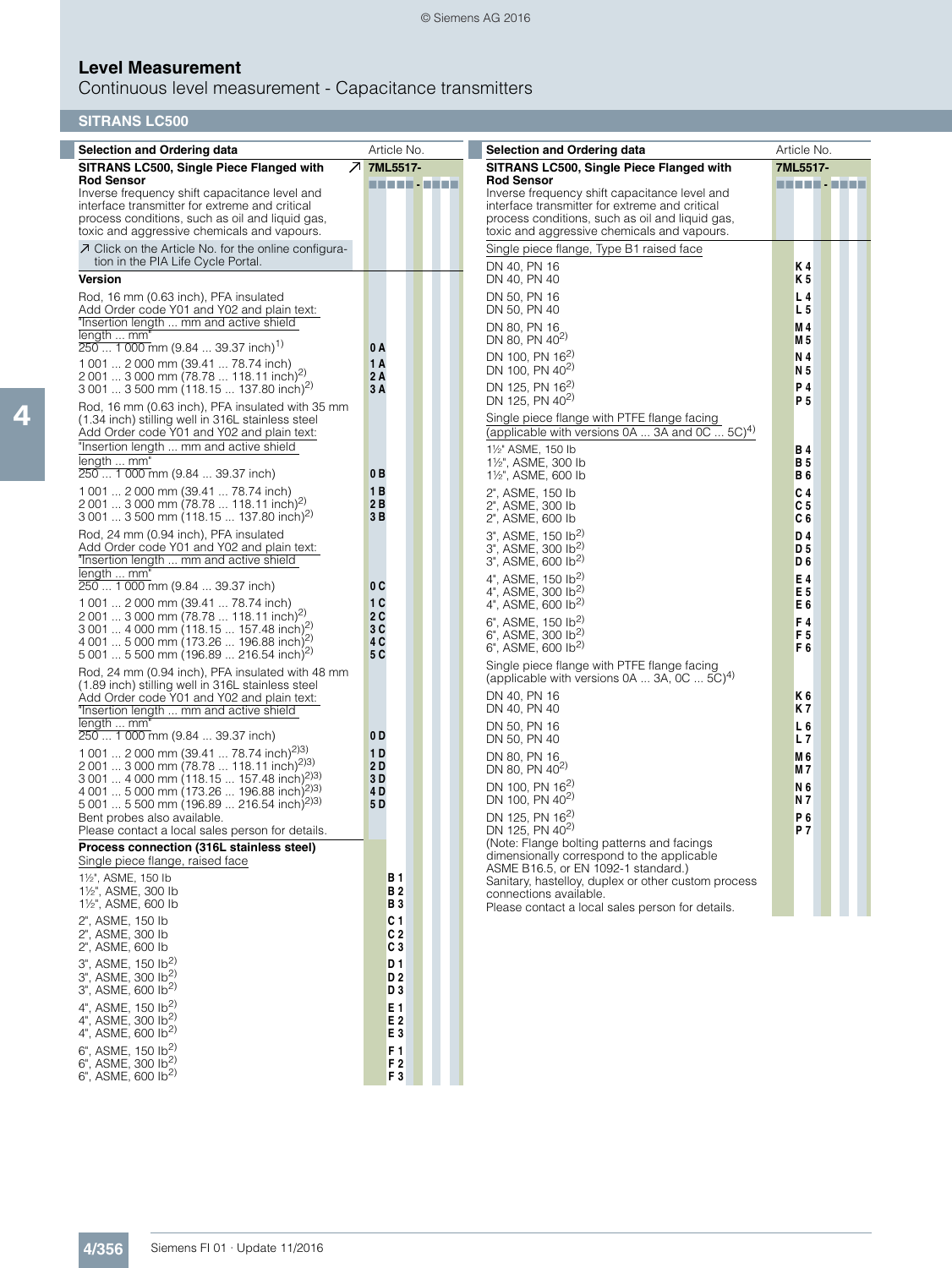Continuous level measurement - Capacitance transmitters

## **SITRANS LC500**

| Selection and Ordering data                                                                                                                                                                                                             | Article No.              |
|-----------------------------------------------------------------------------------------------------------------------------------------------------------------------------------------------------------------------------------------|--------------------------|
| SITRANS LC500, Single Piece Flanged with                                                                                                                                                                                                | 7ML5517-                 |
| <b>Rod Sensor</b><br>Inverse frequency shift capacitance level and<br>interface transmitter for extreme and critical<br>process conditions, such as oil and liquid gas,<br>toxic and aggressive chemicals and vapours.                  | --------                 |
| <b>Approvals</b>                                                                                                                                                                                                                        |                          |
| General Purpose: CE, CSA, FM, RCM<br>CSA / FM Class I, Div. 2, Groups A, B, C, D<br>CSA / FM Class II, III, Div. 1, Groups E, F, G T4<br>ATEX II 3G 2D EEx nA [ib] IIC T6  T4 T 100 °C<br>ATEX II 1/2 GD EEx d [ia] IIC T6  T1 T 100 °C | 1<br>$\overline{2}$<br>4 |
| FM Class I, Div. 1, Groups A, B, C, D, T4                                                                                                                                                                                               | 6                        |
| <b>Enclosure/Cable inlet</b><br>Aluminum epoxy coated<br>2 x 1/2" NPT, IP68<br>2 x M20 x 1.5 (IP68, adapter)<br>Stainless steel<br>Please contact a local sales person for details.                                                     | 1<br>$\overline{2}$      |
| <b>Options</b><br>None                                                                                                                                                                                                                  | A                        |
| Thermal isolator/remote version<br>Without thermal isolator<br>Isolator, only for use when temperature range is<br>outside of -40  +85 °C (-40  +185 °F),<br>explosion proof approval -40 $\dots$ +70 °C<br>$(-40  + 158 \degree F)$    | А<br>в                   |
| Remote electronics with mounting bracket and<br>cable <sup>5)</sup>                                                                                                                                                                     |                          |
| $\bullet$ Length: 2 m (79 inch)                                                                                                                                                                                                         | C                        |
| $\bullet$ Length: 3 m (118 inch)                                                                                                                                                                                                        | D                        |
| $\bullet$ Length: 4 m (158 inch)                                                                                                                                                                                                        | E                        |
| $\bullet$ Length: 5 m (197 inch)                                                                                                                                                                                                        | F                        |
| <b>Electronic output</b><br>No transmitter supplied<br>2-wire loop current 4  20 mA<br>(transmitter MSP 2002-2 3300 pF)                                                                                                                 | 0<br>1                   |
| <sup>1)</sup> A minimum span of 3 pF must be maintained                                                                                                                                                                                 |                          |

- 2) Custom shipping methods required. Contact factory for more details.
- 3) Available with process connection 2" or larger, and only available with process connection options C1 ... F3, L4 ... P5
- 4) Not available with versions 0E and 0F
- 5) Available with approval option 1 only

Customers interested in a custom designed device should consult a local sales person. For more information, please visit http://www.automation.siemens.com/aspa\_app.

| Selection and Ordering data                                                                                                                               | Order code      |
|-----------------------------------------------------------------------------------------------------------------------------------------------------------|-----------------|
| <b>Further designs</b>                                                                                                                                    |                 |
| Please add "-Z" to Article No. and specify Order<br>$code(s)$ .                                                                                           |                 |
| Insertion length, specify in plain text: Y01:  mm                                                                                                         | <b>Y01</b>      |
| Active shield length, specify in plain text<br>[min. length is 50 mm (2 inch), max. length is<br>3 350 mm (131.89 inch)]: Y02:  mm                        | <b>Y02</b>      |
| Stainless steel tag $[69 \times 50$ mm $(2.71 \times 1.97$ inch)]:<br>Measuring-point number/identification<br>(max. 27 characters) specify in plain text | Y15             |
| Manufacturer's test certificate: M to DIN 55350.<br>Part 18 and to ISO 9000                                                                               | C <sub>11</sub> |
| Inspection Certificate Type 3.1 per EN 10204                                                                                                              | C <sub>12</sub> |
| Manufacturing Test Report (Electrode Test)                                                                                                                | C18             |
| <b>Operating Instructions</b>                                                                                                                             | See page 4/359  |
| Accessories                                                                                                                                               | See page 4/359  |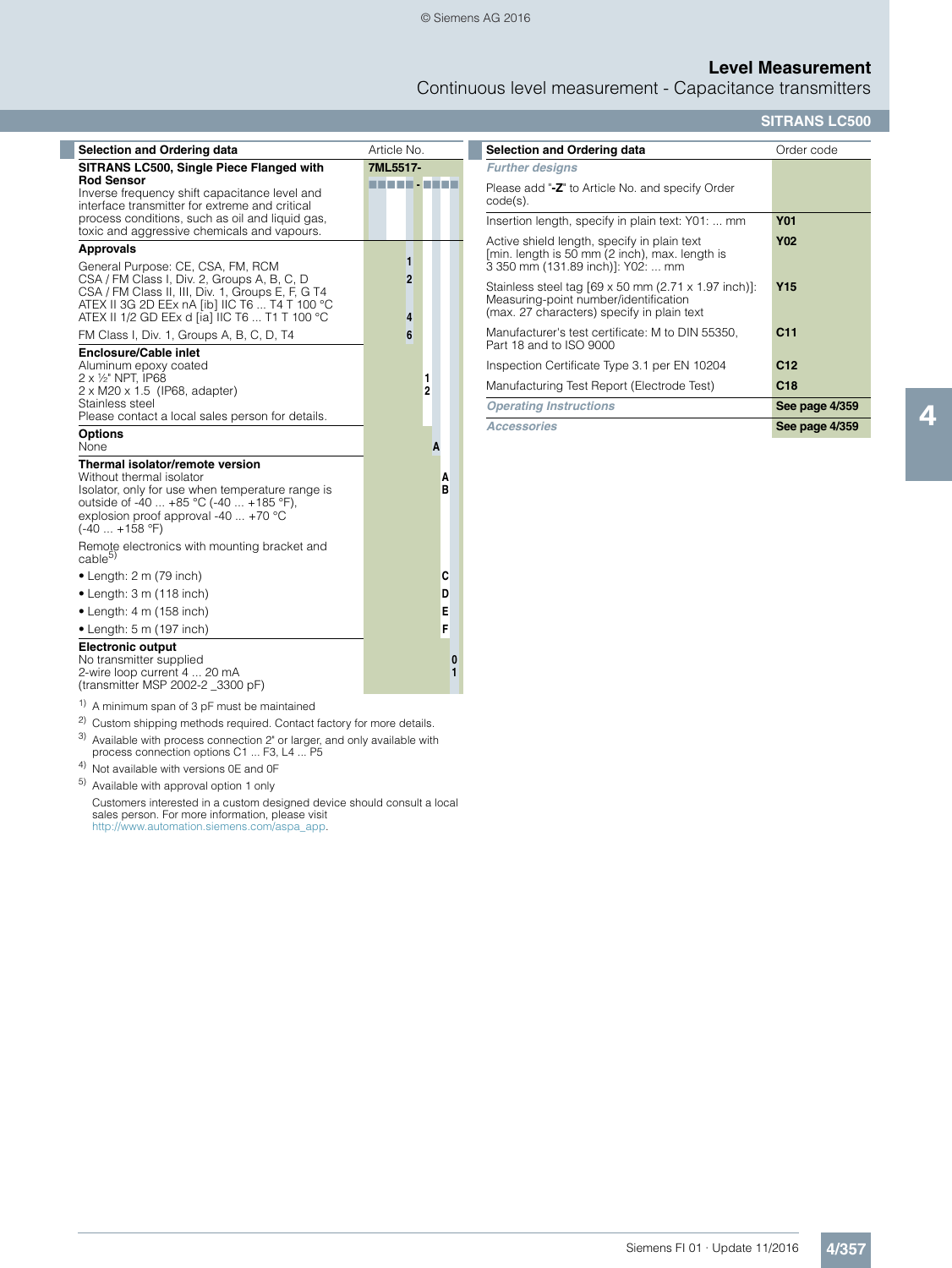# **Level Measurement**

Continuous level measurement - Capacitance transmitters

# **SITRANS LC500**

| <b>Selection and Ordering data</b>                                                                                       | Article No.                      | <b>Selection and Ordering data</b>                                                                                                                | Article No.         |
|--------------------------------------------------------------------------------------------------------------------------|----------------------------------|---------------------------------------------------------------------------------------------------------------------------------------------------|---------------------|
| SITRANS LC500, Extended Cable version with 7 7ML5523-                                                                    |                                  | SITRANS LC500, Extended Cable version with                                                                                                        | 7ML5523-            |
| Rod Sensor, threaded connection or welded<br>flange $^{1)}$                                                              | .                                | Rod Sensor, threaded connection or welded<br>flange $^{\prime\prime}$                                                                             | .                   |
| Inverse frequency shift capacitance level and                                                                            |                                  | Inverse frequency shift capacitance level and                                                                                                     |                     |
| interface transmitter for short range continuous<br>measurement in large storage vessels.                                |                                  | interface transmitter for short range continuous<br>measurement in large storage vessels.                                                         |                     |
| ○ Click on the Article No. for the online configura-                                                                     |                                  | <b>Enclosure/Cable inlet</b>                                                                                                                      |                     |
| tion in the PIA Life Cycle Portal.                                                                                       |                                  | Aluminum epoxy coated                                                                                                                             |                     |
| Version <sup>2)</sup><br>Rod, 16 mm (0.63 inch), PFA insulated and 316L                                                  |                                  | 2 x 1/2" NPT, IP68<br>$2 \times M20 \times 1.5$ (IP68, adapter)                                                                                   | 1<br>$\overline{2}$ |
| stainless steel flexible extension tube                                                                                  |                                  | Stainless steel                                                                                                                                   |                     |
| Total insertion length:<br>Add Order code Y01 and plain text: "Total insertion                                           |                                  | Please contact a local sales person for details.                                                                                                  |                     |
| length  mm and Y02 and plain text:                                                                                       |                                  | <b>Options</b><br>No additional options                                                                                                           | Α                   |
| Active shield length  mm <sup>3)4)</sup>                                                                                 |                                  | With mounting eye                                                                                                                                 | B                   |
| • 5 000  10 000 mm (196.85  393.70 inch) <sup>1)</sup><br>• 10 001  15 000 mm (393.74  590.55 inch) <sup>1)</sup>        | 0 A<br>1 A                       | <b>Thermal isolator</b><br>Without thermal isolator                                                                                               |                     |
| • 15 001  20 000 mm (590.59  787.40 inch) <sup>1)</sup>                                                                  | 2 A                              | Isolator, only for use when temperature range is                                                                                                  | A<br>B              |
| • 20 001  25 000 mm (787.44  984.25 inch) <sup>1)</sup>                                                                  | 3A                               | outside of -40  +85 °C (-40  +185 °F),<br>explosion proof approval -40 $\dots$ +70 °C                                                             |                     |
| • 25 001  30 000 mm (984.29  1181.10 inch) <sup>1)</sup><br>• 30 001  35 000 mm (1 181.14  1 377.95 inch) <sup>1)</sup>  | 4 A<br>5 A                       | $(-40 +158$ °F)                                                                                                                                   |                     |
| Rod, 24 mm (0.94 inch), PFA insulated and 316L                                                                           |                                  | <b>Electronic output</b>                                                                                                                          |                     |
| stainless steel flexible extension tube<br>Total insertion length:                                                       |                                  | No transmitter supplied<br>2-wire loop current 4  20 mA                                                                                           | 0<br>1              |
| Add Order code Y01 and plain text: "Total insertion                                                                      |                                  | (transmitter MSP 2002-2 3300 pF)                                                                                                                  |                     |
| length  mm and Y02 and plain text:<br>Active shield length  mm <sup>"3)4)</sup>                                          |                                  | <sup>1)</sup> Custom shipping methods required. Contact factory for more details.                                                                 |                     |
| • 5 000  10 000 mm (196.85  393.70 inch) <sup>1)</sup>                                                                   | 0B                               | <sup>2)</sup> A minimum span of 3 pF must be maintained.                                                                                          |                     |
| • 10 001  15 000 mm (393.74  590.55 inch) <sup>1)</sup><br>• 15 001  20 000 mm (590.59  787.40 inch) <sup>1)</sup>       | 1B<br>2B                         | <sup>3)</sup> See dimension drawings on page 4/368 for further explanation of Y01.                                                                |                     |
| • 20 001  25 000 mm (787.44  984.25 inch) <sup>1)</sup>                                                                  | 3B                               | Inactive length is equal to the flexible extension plus transition.<br>4)<br>See dimension drawings on page 4/368 for further explanation of Y02. |                     |
| • 25 001  30 000 mm (984.29  1 181.10 inch) <sup>1)</sup><br>• 30 001  35 000 mm (1 181.14  1 377.95 inch) <sup>1)</sup> | 4B<br>5B                         | Customers interested in a custom designed device should consult a local                                                                           |                     |
| Process connection (316L stainless steel)                                                                                |                                  | sales person. For more information, please visit<br>http://www.automation.siemens.com/aspa_app.                                                   |                     |
| Threaded connection                                                                                                      |                                  |                                                                                                                                                   |                     |
| 2" NPT [(Taper), ANSI/ASME B1.20.1]<br>R 2" ((BSPT), EN 10226/PT (JIS-T), JIS B 0203]                                    | A <sub>0</sub><br>B <sub>0</sub> |                                                                                                                                                   |                     |
| G 2" [(BSPP), EN ISO 228-1/PF (JIS-P) JIS B 0202]                                                                        | D <sub>0</sub>                   |                                                                                                                                                   |                     |
| Welded flange, raised face                                                                                               |                                  |                                                                                                                                                   |                     |
| 2", ASME, 150 lb<br>2", ASME, 300 lb                                                                                     | C <sub>1</sub><br>C <sub>2</sub> |                                                                                                                                                   |                     |
| 3", ASME, 150 lb <sup>1)</sup>                                                                                           | D 1                              |                                                                                                                                                   |                     |
| 3", ASME, 300 lb <sup>1)</sup>                                                                                           | D <sub>2</sub>                   |                                                                                                                                                   |                     |
| 4", ASME, 150 lb <sup>1)</sup><br>$4^{\circ}$ , ASME, 300 lb <sup>1)</sup>                                               | E 1<br>E 2                       |                                                                                                                                                   |                     |
| $6$ ", ASME, 150 lb <sup>1)</sup>                                                                                        | F 1                              |                                                                                                                                                   |                     |
| $6"$ , ASME, 300 lb <sup>1)</sup>                                                                                        | F <sub>2</sub>                   |                                                                                                                                                   |                     |
| Welded flange, Type A flat faced                                                                                         |                                  |                                                                                                                                                   |                     |
| DN 50, PN 16<br>DN 50, PN 40                                                                                             | L 4<br>L <sub>5</sub>            |                                                                                                                                                   |                     |
| DN 80, PN 16                                                                                                             | <b>M4</b>                        |                                                                                                                                                   |                     |
| DN 80, PN 40 <sup>1)</sup>                                                                                               | <b>M5</b>                        |                                                                                                                                                   |                     |
| DN 100, PN 16 <sup>1)</sup><br>DN 100. PN 40 <sup>1)</sup>                                                               | N 4<br>N 5                       |                                                                                                                                                   |                     |
| DN 125, PN 16 <sup>1)</sup>                                                                                              | P 4                              |                                                                                                                                                   |                     |
| DN 125, PN 40 <sup>1)</sup>                                                                                              | P 5                              |                                                                                                                                                   |                     |
| (Note: Flange bolting patterns and facings<br>dimensionally correspond to the applicable                                 |                                  |                                                                                                                                                   |                     |
| ASME B16.5, or EN 1092-1 standard.)<br>Sanitary, hastelloy, duplex or other custom process                               |                                  |                                                                                                                                                   |                     |
| connections available.                                                                                                   |                                  |                                                                                                                                                   |                     |
| Please contact a local sales person for details.                                                                         |                                  |                                                                                                                                                   |                     |
| <b>Approvals</b>                                                                                                         |                                  |                                                                                                                                                   |                     |
| General Purpose: CE, CSA, FM, RCM<br>CSA / FM Class I, Div. 2, Groups A, B, C, D                                         | 1<br>$\overline{2}$              |                                                                                                                                                   |                     |
| CSA / FM Class II, III, Div. 1, Groups E, F, G T4                                                                        |                                  |                                                                                                                                                   |                     |
| ATEX II 3G 2D EEx nA [ib] IIC T6  T4 T 100 °C                                                                            |                                  |                                                                                                                                                   |                     |
| ATEX II 1/2 GD EEx d [ia] IIC T6  T1 T 100 °C                                                                            | 4                                |                                                                                                                                                   |                     |
| FM Class I, Div. 1, Groups A, B, C, D T4                                                                                 | 6                                |                                                                                                                                                   |                     |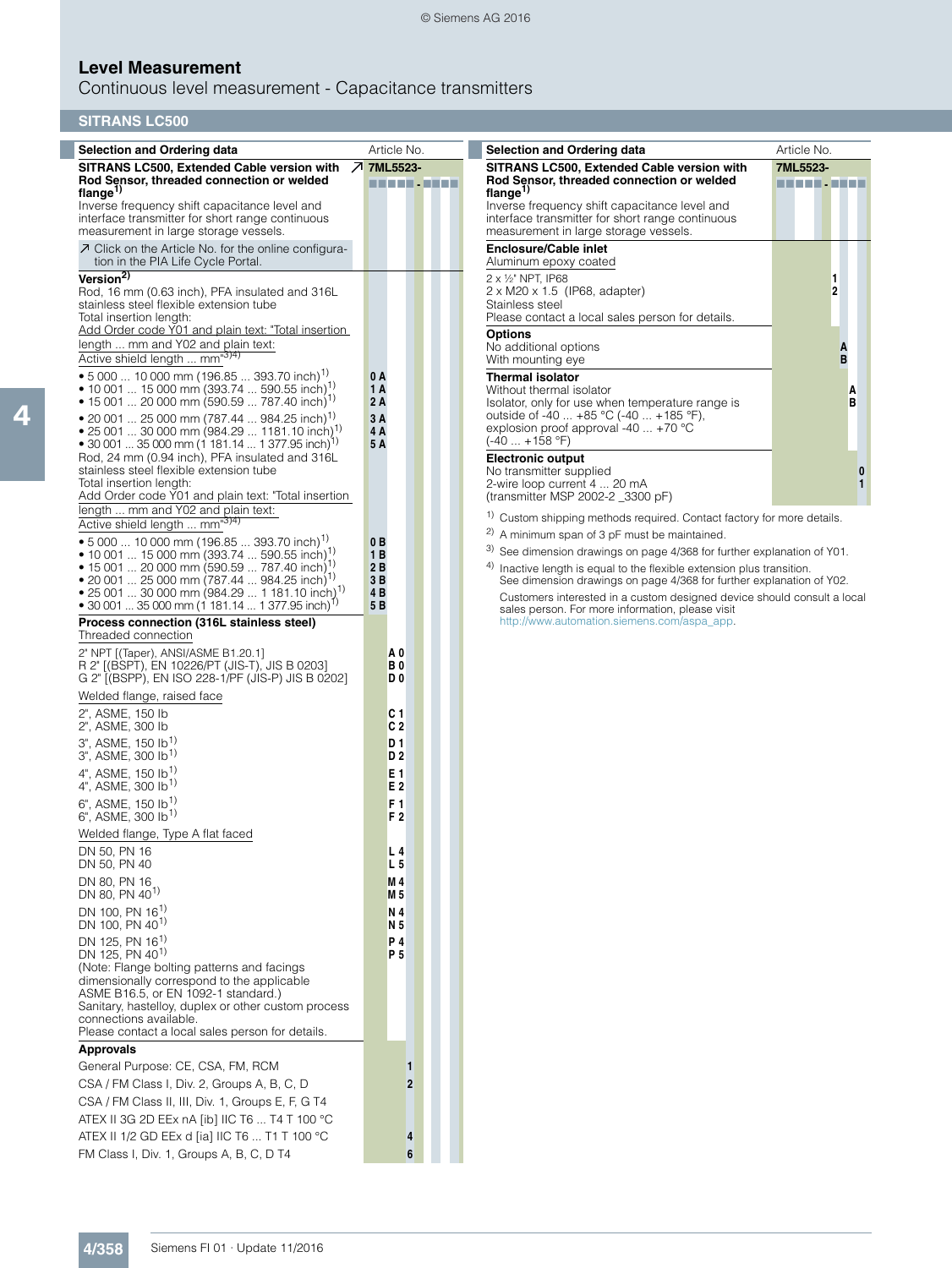# **Level Measurement**

Continuous level measurement - Capacitance transmitters

**SITRANS LC500**

| Selection and Ordering data                                                                                                                                          | Order code      | Selection and Ordering data                                                                                                                                                                                             | Article No. |
|----------------------------------------------------------------------------------------------------------------------------------------------------------------------|-----------------|-------------------------------------------------------------------------------------------------------------------------------------------------------------------------------------------------------------------------|-------------|
| <b>Further designs</b>                                                                                                                                               |                 | <b>Accessories</b>                                                                                                                                                                                                      |             |
| Please add "-Z" to Article No. and specify Order                                                                                                                     |                 | General Purpose                                                                                                                                                                                                         |             |
| $code(s)$ .<br>Insertion length, specify in plain text: Y01: to mm<br>(Includes measuring range plus cable extension) -<br>see dimensional information on page 4/368 | <b>Y01</b>      | 1/2" NPT General Purpose Cable Entry IP68/IP69K<br>NEMA6, -40  +100 °C (-40  +212 °F),<br>cable size 6  12 mm (0.236  0.472 inch)                                                                                       | 7ML1830-1JA |
| Active shield/cable extension length, specify in<br>plain text [min. length is 50 mm (2 inch), max.<br>length is 5 500 mm (216.54 inch)]: Y02: to mm (see            | <b>Y02</b>      | M20 x 1.5 General Purpose Cable Entry IP68/IP69K<br>NEMA6, -40  +100 °C (-40  +212 °F),<br>cable size 7  12 mm (0.275  0.472 inch)                                                                                      | 7ML1830-1JC |
| dimensional information on page 4/368)                                                                                                                               |                 | Hazardous Locations                                                                                                                                                                                                     |             |
| Stainless steel tag [69 x 50 mm (2.71 x 1.97 inch)]:<br>Measuring-point number/identification<br>(max. 27 characters) specify in plain text                          | <b>Y15</b>      | 1/2" NPT EMC rated Cable Gland: Dust Ignition Proof,<br>Flameproof Exd, and Increased Safety ATEX II 2 GD<br>ExtD A21 (Zone 1, Zone 2, Zone 21, Zone 22, and in<br>Gas Groups IIA, IIB and IIC) -60  +80 °C IP66, IP67, | 7ML1830-1JB |
| Manufacturer's test certificate M to DIN 55350.<br>Part 18 and to ISO 9000                                                                                           | C <sub>11</sub> | IP68, NEMA4X, cable sizes 5.5  12 mm<br>$(0.2160.472$ inch)                                                                                                                                                             |             |
| Inspection Certificate Type 3.1 per EN 10204                                                                                                                         | C <sub>12</sub> | M20 EMC rated Cable Gland: Dust Ignition Proof,                                                                                                                                                                         | 7ML1830-1JD |
| <b>Operating Instructions</b>                                                                                                                                        |                 | Flameproof Exd, and Increased Safety ATEX II 2 GD<br>ExtD A21 (Zone 1, Zone 2, Zone 21, Zone 22, and in                                                                                                                 |             |
| All literature is available to download for free, in a<br>range of languages, at http://www.siemens.com/<br>processinstrumentation/documentation                     |                 | Gas Groups IIA, IIB and IIC) -60  +80 °C IP66, IP67,<br>IP68, NEMA4X, cable sizes 5.5  12 mm<br>$(0.216 0.472$ inch)                                                                                                    |             |
| This device is shipped with the Siemens Level and                                                                                                                    |                 | Transmitter, MSP 2002-1, 330 PF <sup>1)</sup>                                                                                                                                                                           | 7ML1830-1JP |
| Weighing manual DVD containing the ATEX Quick<br>Start and Operating Instructions library.                                                                           |                 | Transmitter, MSP 2002-2, 3 300 PF <sup>1)</sup>                                                                                                                                                                         | 7ML1830-1JQ |
|                                                                                                                                                                      |                 | Transmitter, MSP 2002-3, 6 600 PF (used with<br>conductive fluids and probe lengths $> 10000$ mm) <sup>1)</sup>                                                                                                         | 7ML1830-1JR |
|                                                                                                                                                                      |                 | SITRANS RD100, loop powered display -<br>see Chapter 7                                                                                                                                                                  | 7ML5741-    |
|                                                                                                                                                                      |                 | SITRANS RD200, universal input display with<br>Modbus conversion - see Chapter 7                                                                                                                                        | 7ML5740-    |
|                                                                                                                                                                      |                 | SITRANS RD300, dual line display with totalizer<br>and linearization curve and Modbus conversion -<br>see Chapter 7                                                                                                     | 7ML5744-    |
|                                                                                                                                                                      |                 | SITRANS RD500 web, universal remote monitoring<br>solution for instrumentation - see Chapter 7                                                                                                                          | 7ML5750-    |

For applicable back up point level switch - see point level measurement section

<sup>1)</sup> Transmitters not suitable for Intrinsically Safe application (ATEX II 1G EEx ia IIC T4 or CSA/FM Class I Div. 1 Groups A, B, C and D)

Customers interested in a custom designed device should consult local sales person. For more information, please visit http://www.automation.siemens.com/aspa\_app.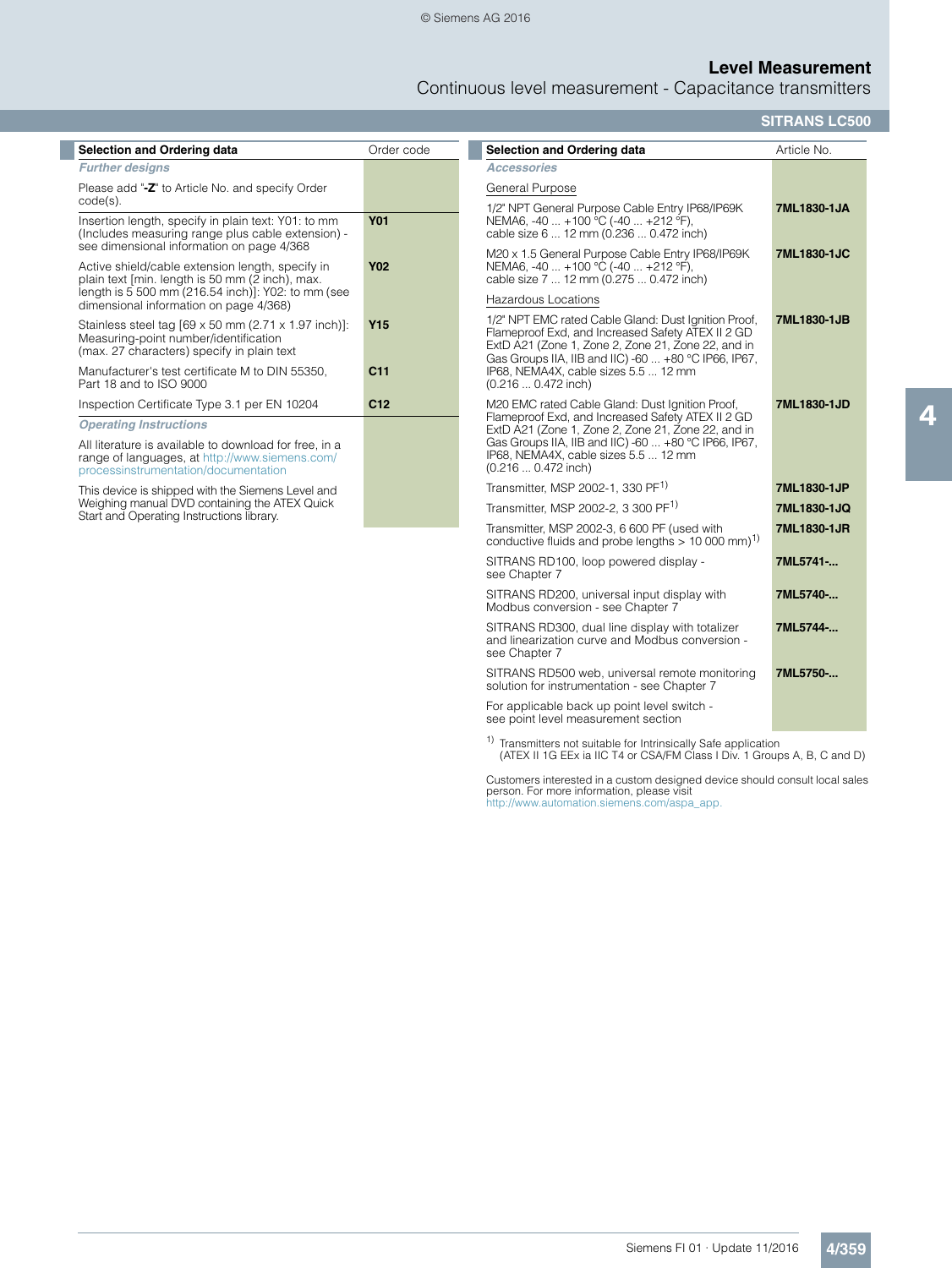Continuous level measurement - Capacitance transmitters

## **SITRANS LC500**

## ■**Characteristic curves**



---- Example:

permitted operating pressure = 10 bar (145 psi) at 75 °C

SITRANS LC500 process pressure/temperature derating curves (7ML5513)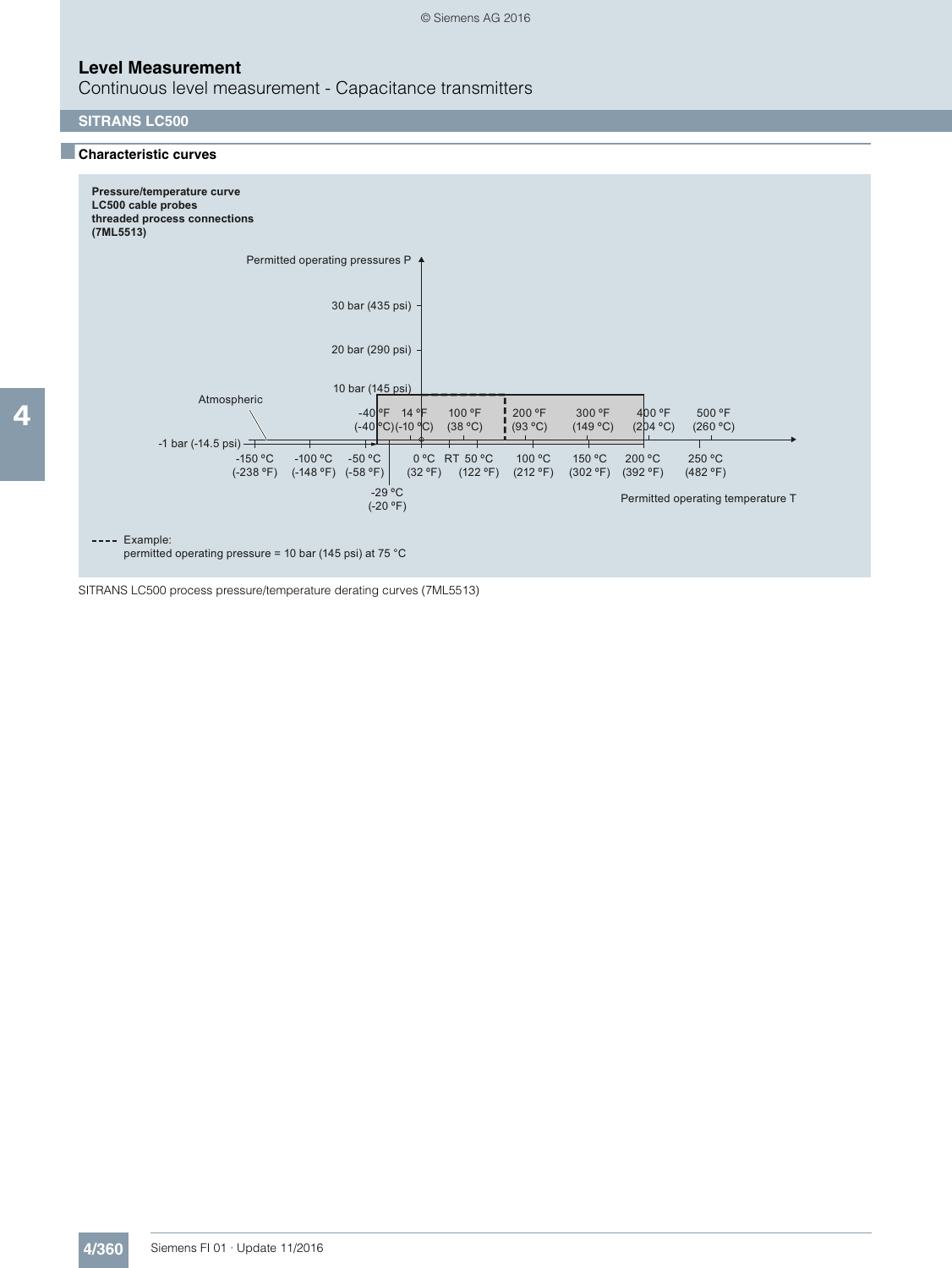Continuous level measurement - Capacitance transmitters

**SITRANS LC500**



SITRANS LC500 process pressure/temperature derating curves (7ML5515)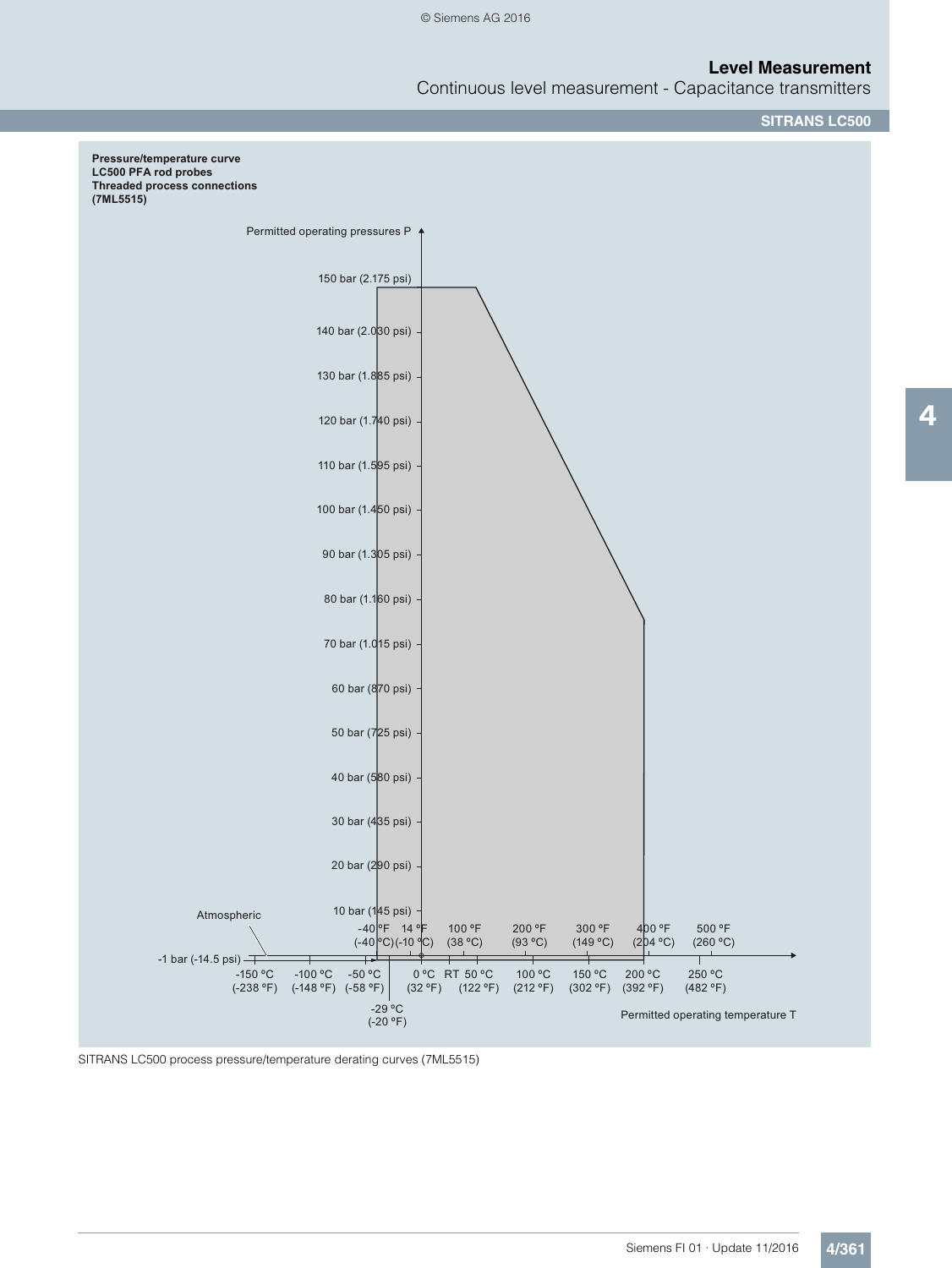## **Level Measurement**

Continuous level measurement - Capacitance transmitters

#### **SITRANS LC500**



 $1)$  The curve denotes the minimum allowable flange class for the shaded area below.

SITRANS LC500 process pressure/temperature derating curves (7ML5513)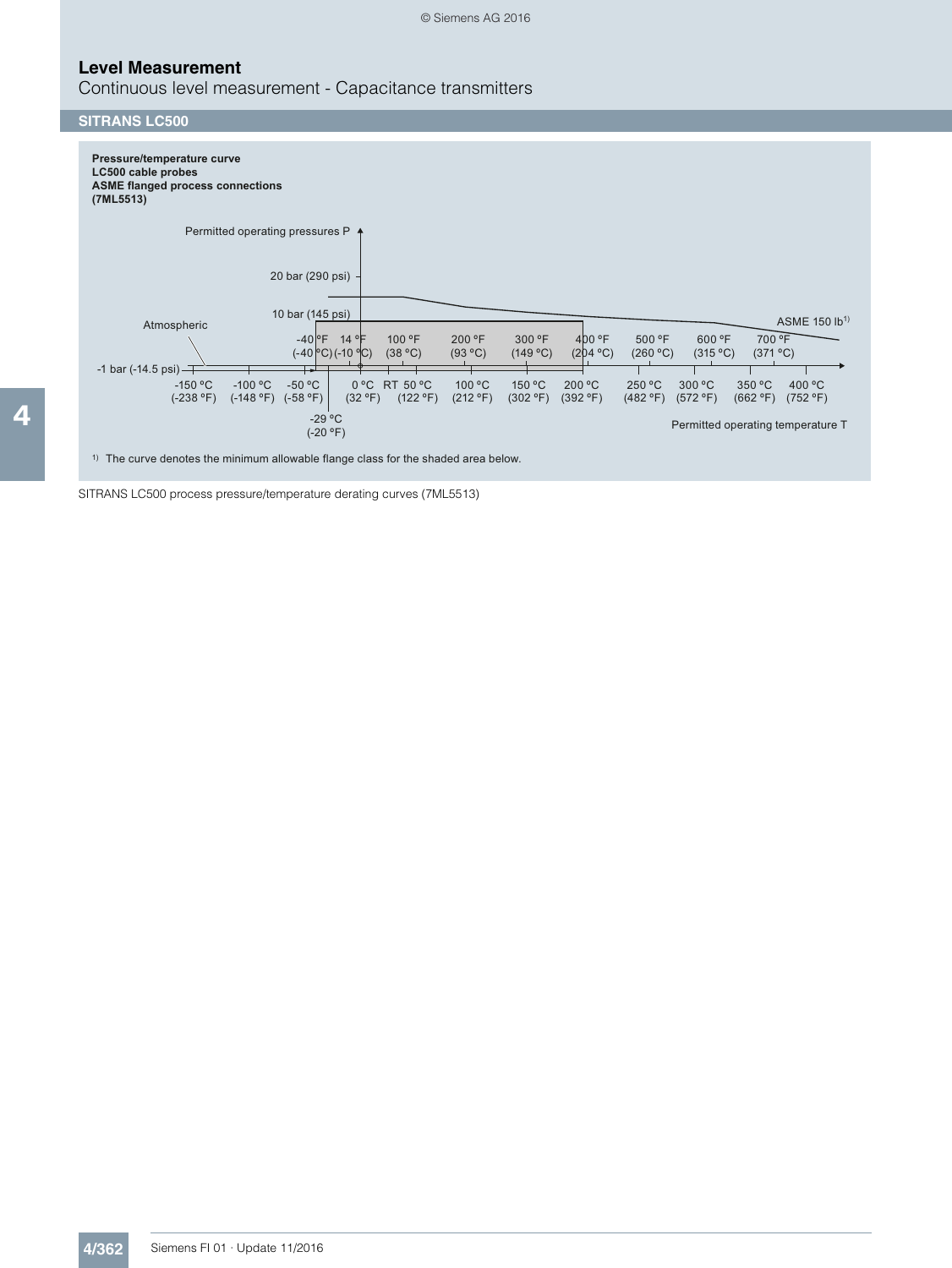Continuous level measurement - Capacitance transmitters

**SITRANS LC500**



 $1)$  The curve denotes the minimum allowable flange class for the shaded area below.

SITRANS LC500 process pressure/temperature derating curves (7ML5515 and 7ML5517)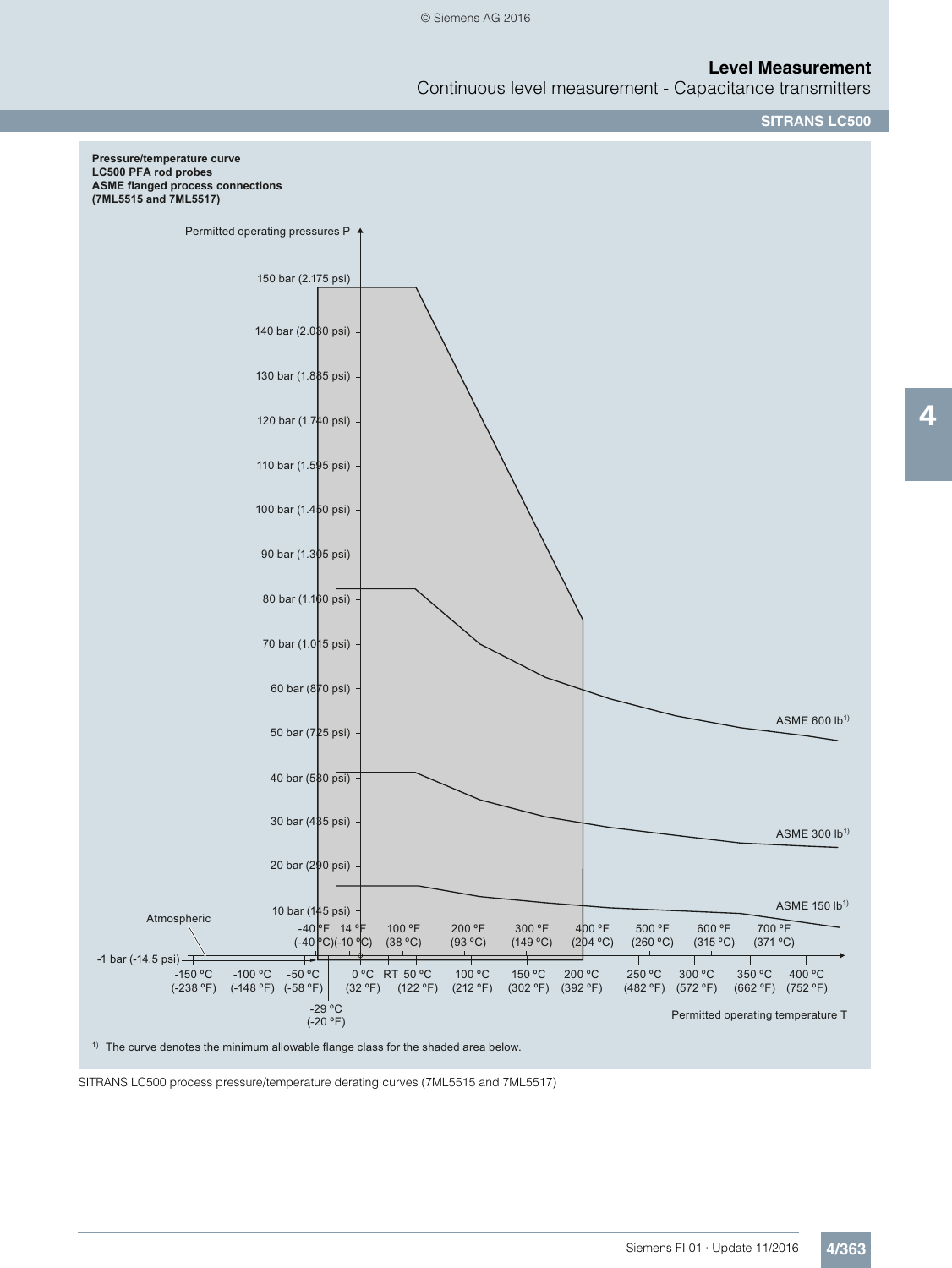## **Level Measurement**

Continuous level measurement - Capacitance transmitters

# **SITRANS LC500**



 $1)$  The curve denotes the minimum allowable flange class for the shaded area below.

SITRANS LC500 process pressure/temperature derating curves (7ML5513)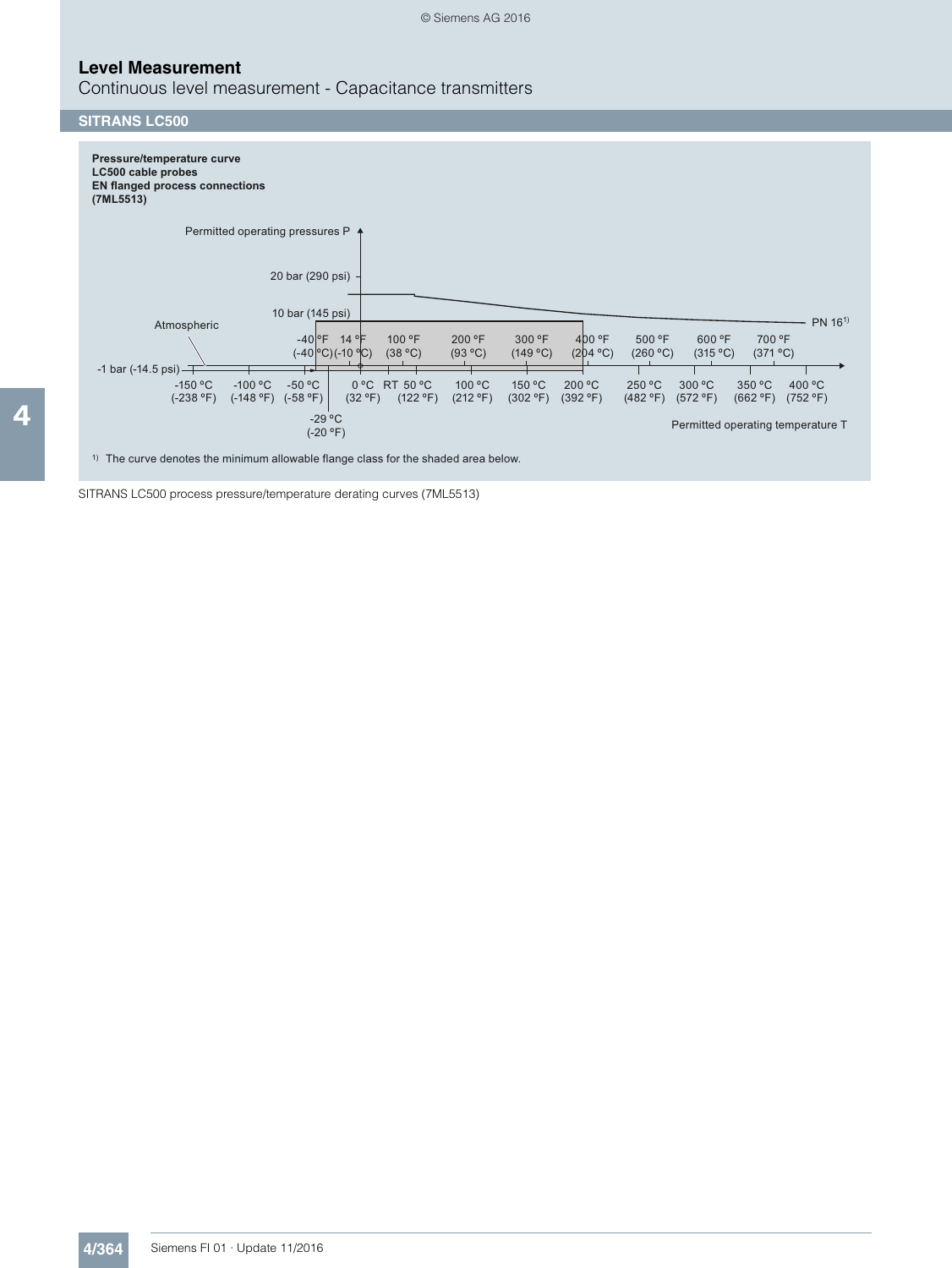Continuous level measurement - Capacitance transmitters

**SITRANS LC500**



 $1)$  The curve denotes the minimum allowable flange class for the shaded area below.

SITRANS LC500 process pressure/temperature derating curves (7ML5515 and 7ML5517)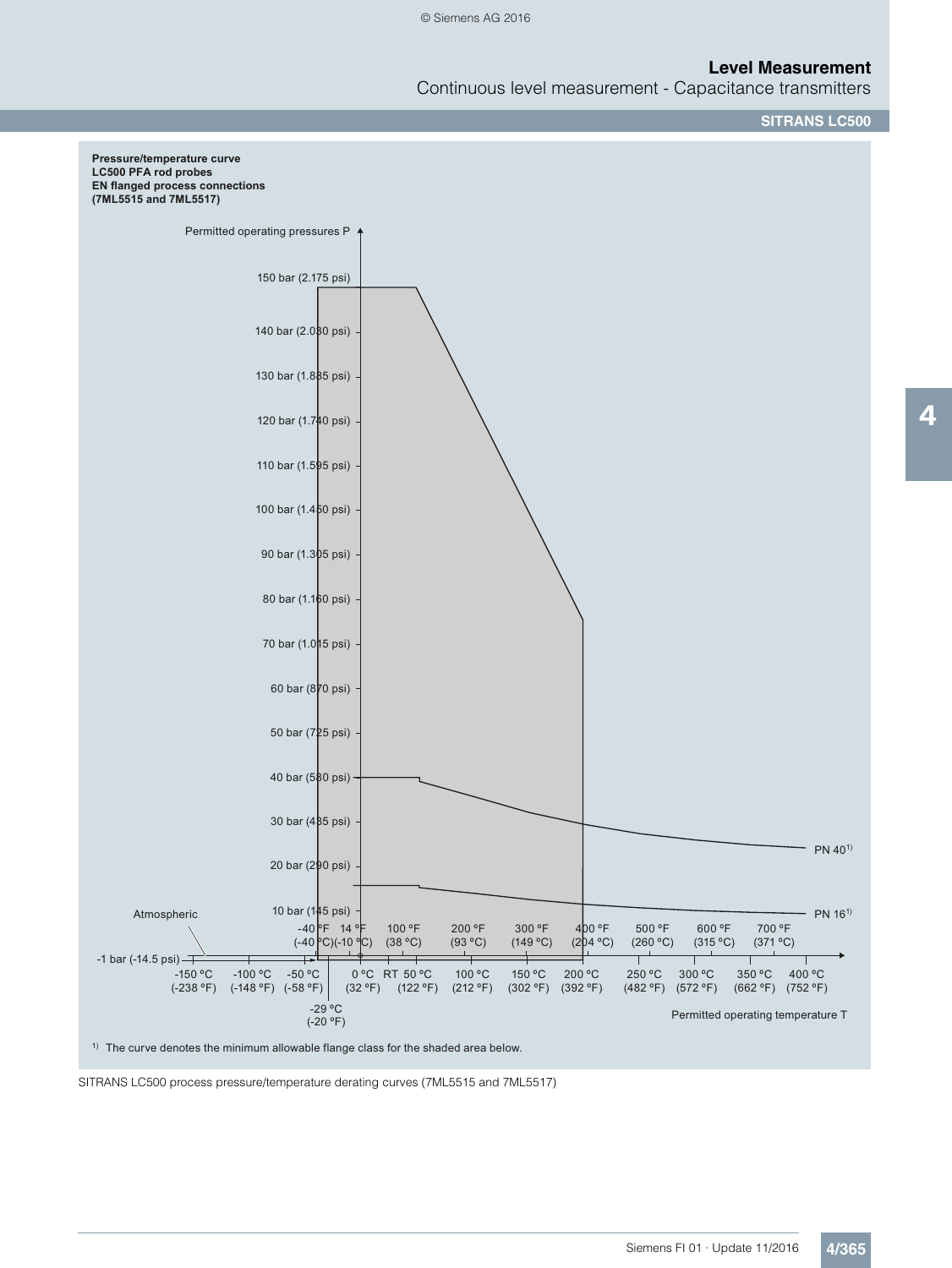Continuous level measurement - Capacitance transmitters

#### **SITRANS LC500**



 $1)$  The curve denotes the minimum allowable flange class for the shaded area below.

SITRANS LC500 process pressure/temperature derating curves (7ML5517)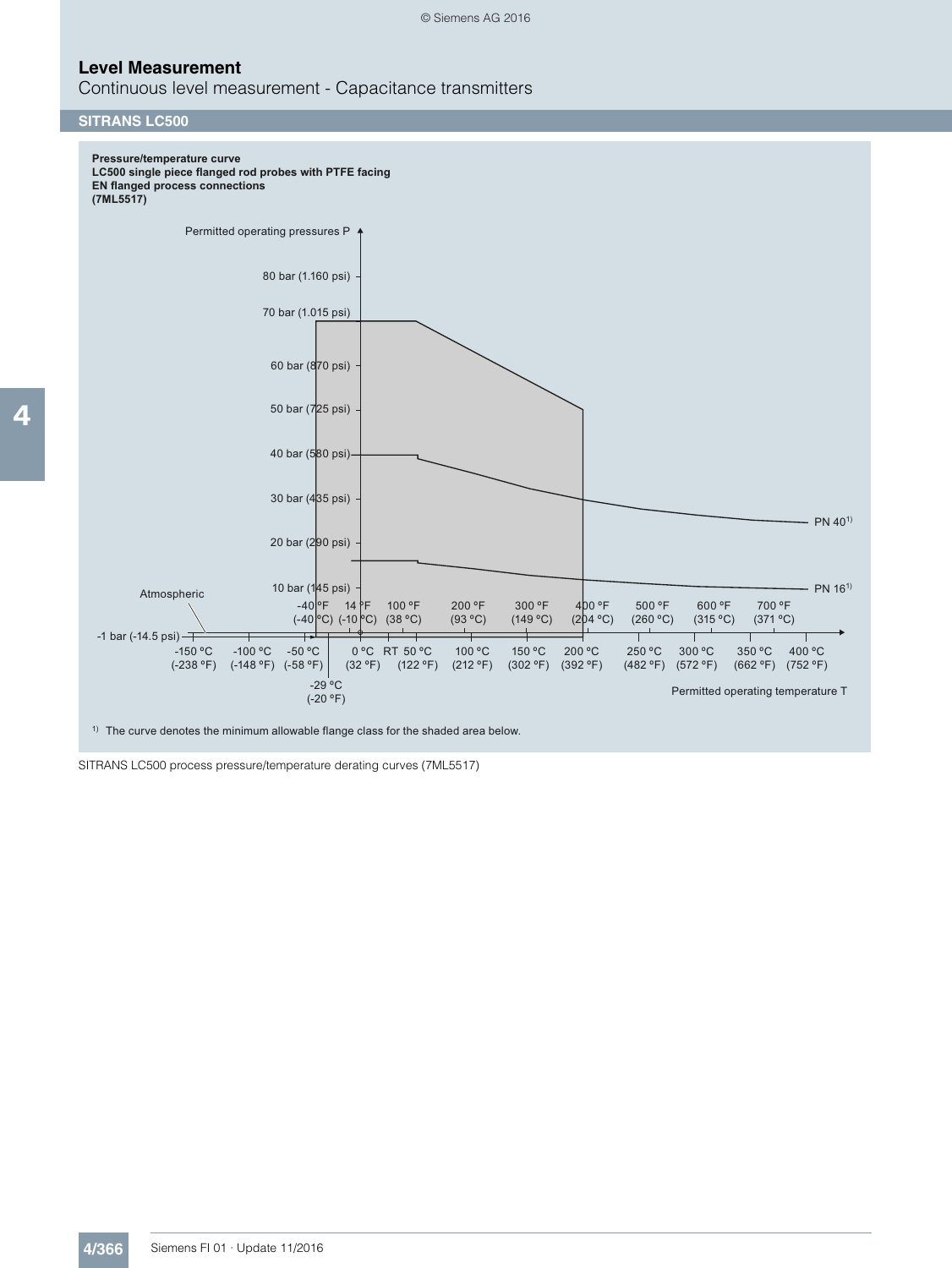Continuous level measurement - Capacitance transmitters





 $1)$  The curve denotes the minimum allowable flange class for the shaded area below.

SITRANS LC500 process pressure/temperature derating curves (7ML5517)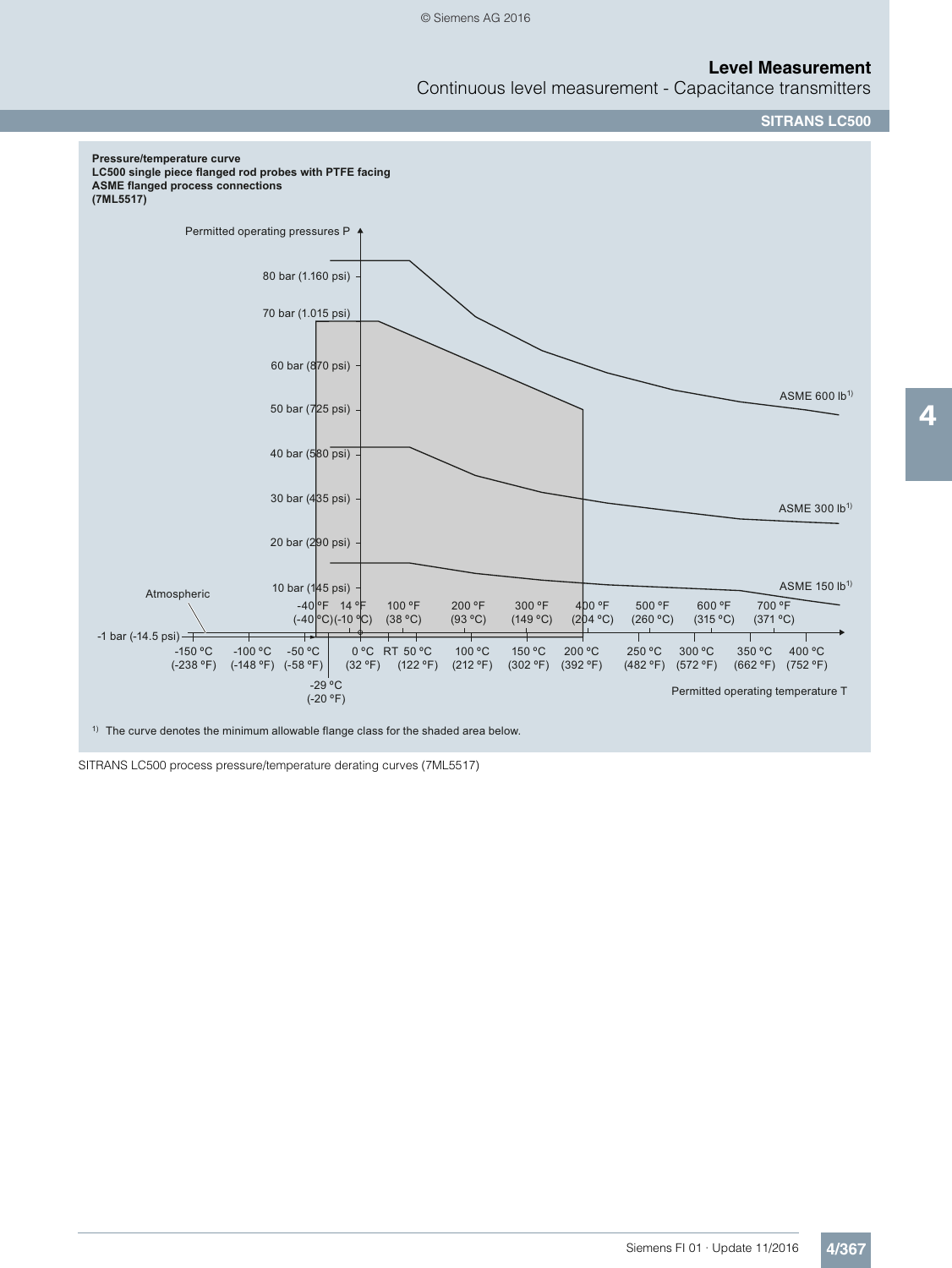Continuous level measurement - Capacitance transmitters

#### **SITRANS LC500**

## ■**Dimensional drawings**



SITRANS LC500 cable versions, dimensions in mm (inch)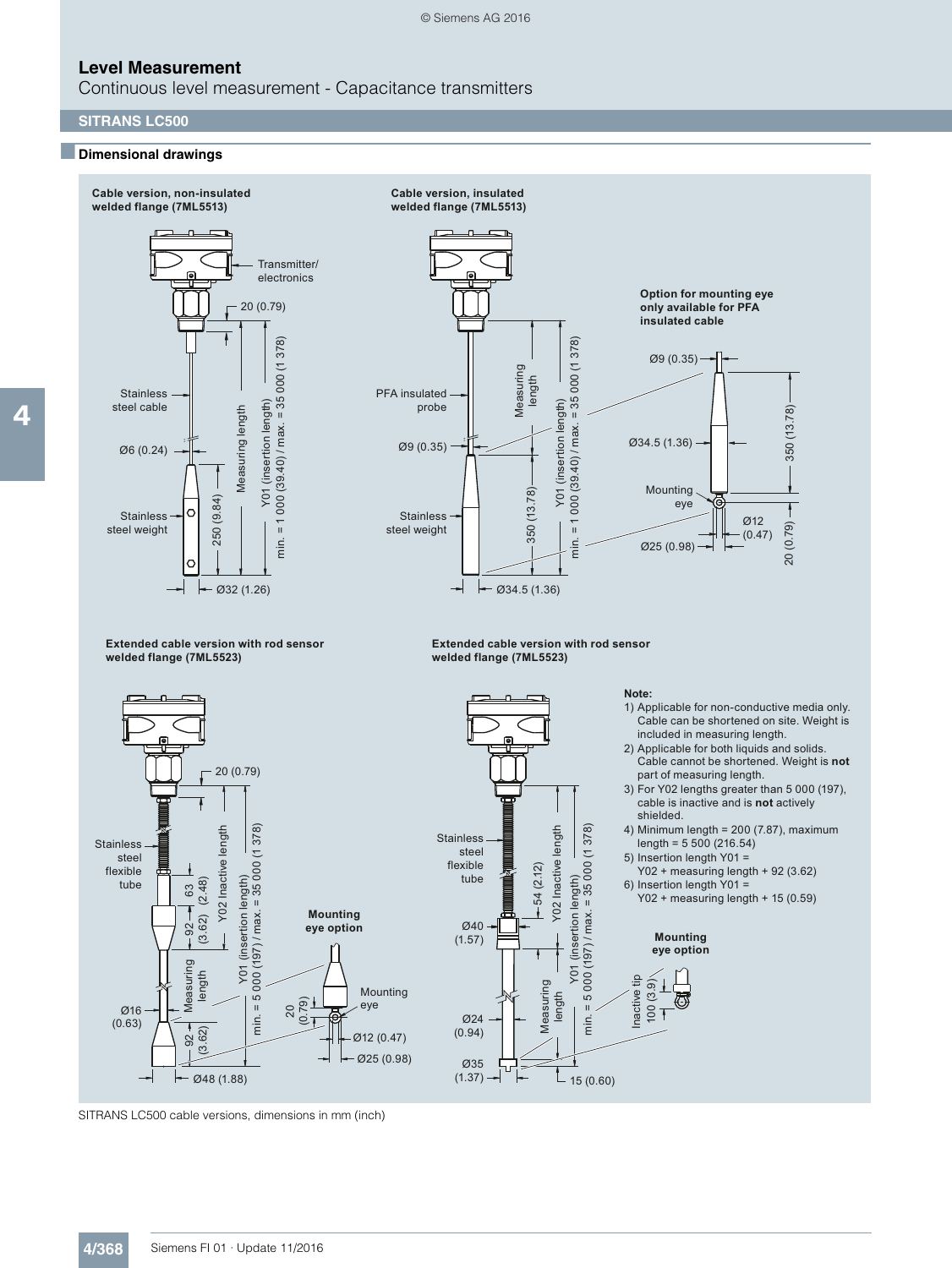Continuous level measurement - Capacitance transmitters

**SITRANS LC500**



 $(1.37) -$ 

 $-15(0.60)$ 

SITRANS LC500 cable versions, dimensions in mm (inch)

 $-$  Ø48 (1.88)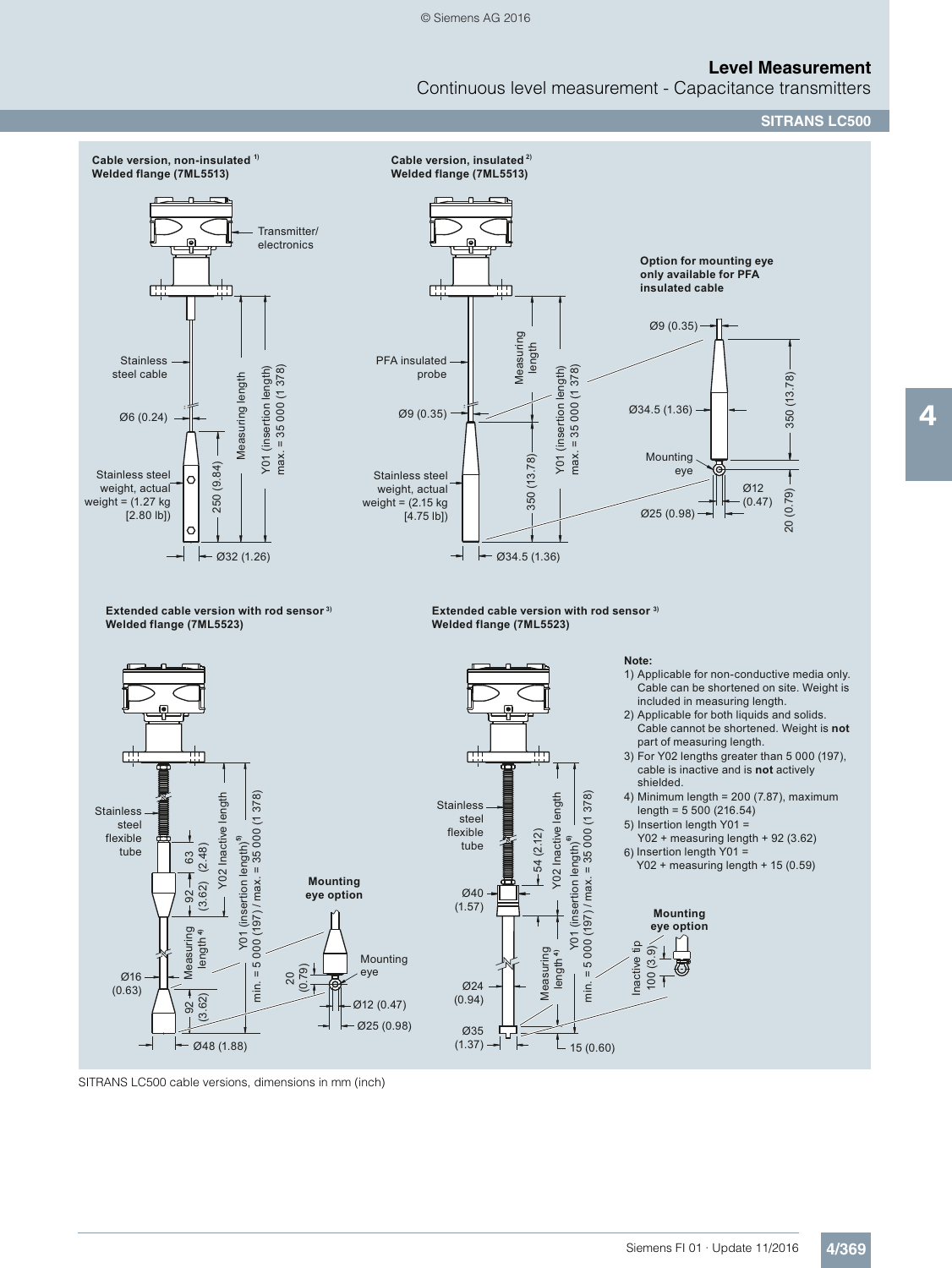Continuous level measurement - Capacitance transmitters

## **SITRANS LC500**



SITRANS LC500 rod versions, dimensions in mm (inch)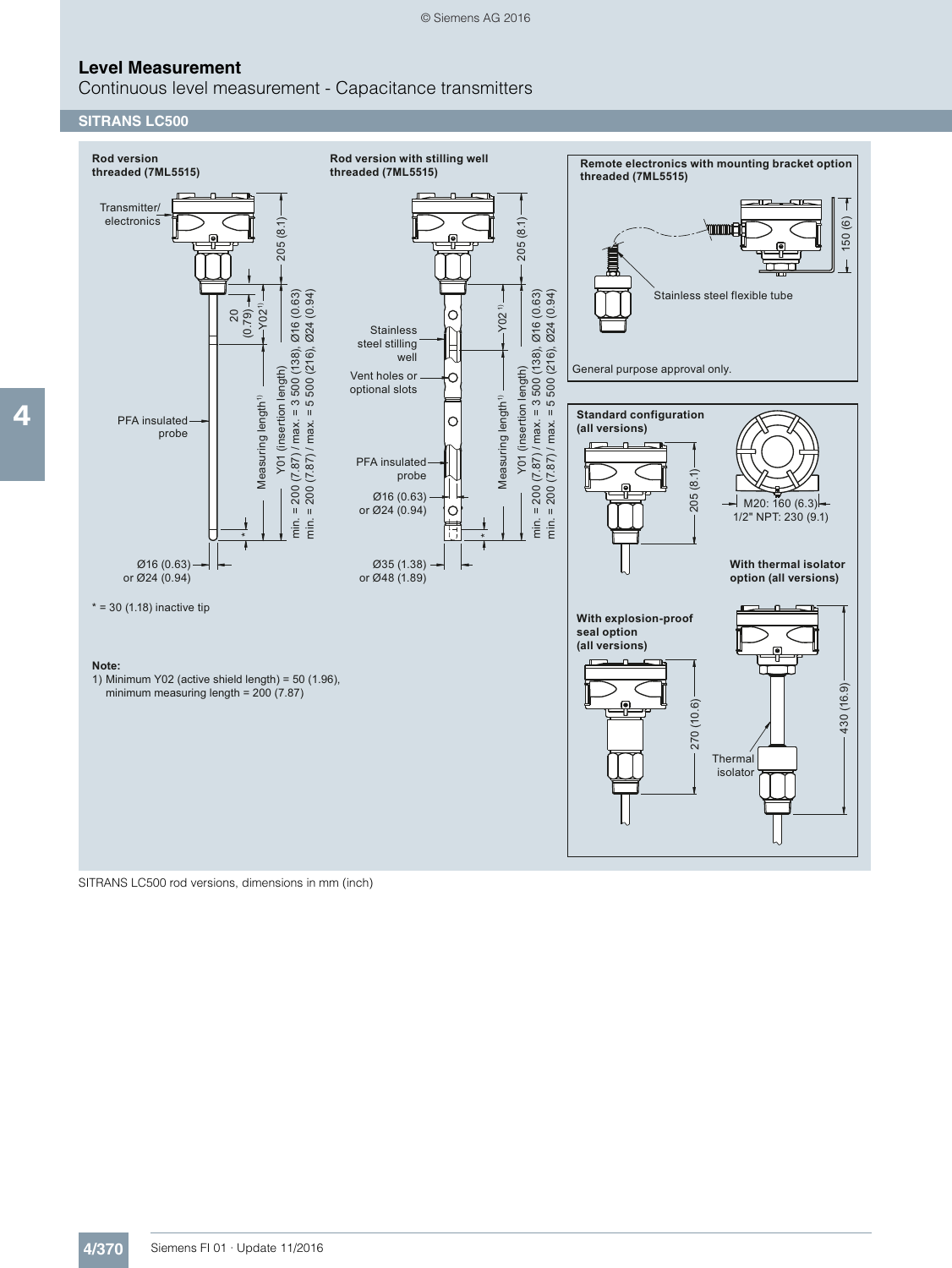Continuous level measurement - Capacitance transmitters

**SITRANS LC500**



SITRANS LC500 rod versions, dimensions in mm (inch)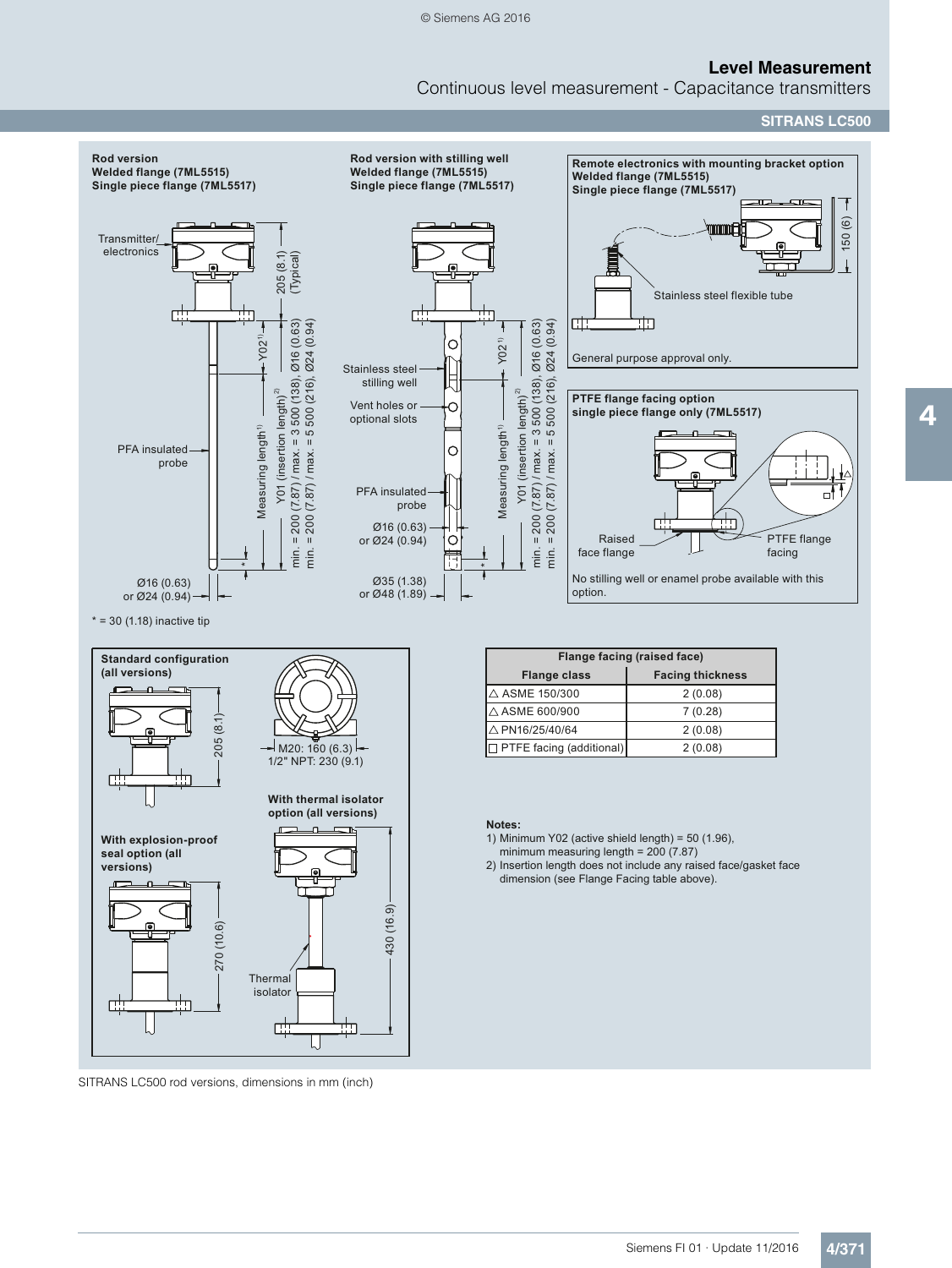Continuous level measurement - Capacitance transmitters

# **SITRANS LC500**

# ■**Schematics**



SITRANS LC500 connections